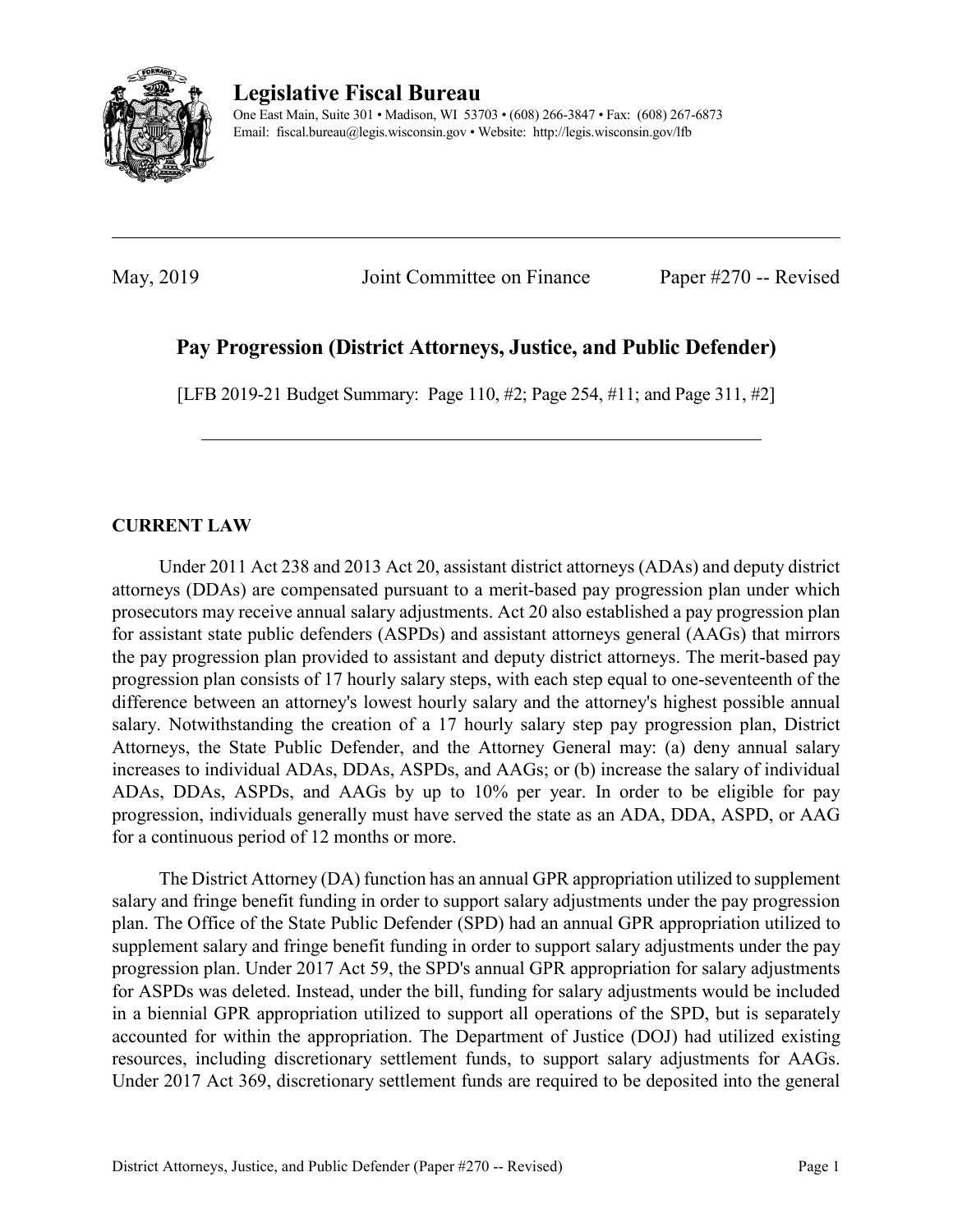fund. This provision is currently under litigation.

The District Attorneys were authorized 363.45 ADA and DDA positions, including 314.15 GPR attorneys and 49.3 PR attorneys. The SPD is currently authorized 374.2 ASPDs, all of which are GPR-funded. The Department of Justice is currently authorized 101.40 AAG and AAG supervisor positions, including 78.25 GPR attorneys, 18.9 PR attorneys, and 4.25 FED attorneys.

# **GOVERNOR**

Provide funding equal to a 2% increase for all ADAs, ASPDs, and AAGs on January 1, 2020 and 2021. No amounts are provided in compensation reserves for AAGs, ASPDs or ADAs for a general wage adjustment (2%/2% for other state employees in 2019-21). Rather, the 2%/2% amounts are included in the budgets of the three agencies and may be distributed at the discretion of the heads of the agencies.

# **Assistant Attorney Generals**

Provide \$70,100 GPR, \$15,600 PR, and \$3,500 FED in 2019-20 and \$141,500 GPR, \$31,600 PR, and \$6,200 FED in 2020-21 to support pay progression plan for assistant attorney general attorneys.

### **Public Defender**

Provide the State Public Defender \$320,600 GPR in 2019-20 and \$956,900 GPR in 2020- 21 to support salary increases for assistant state public defenders under the pay progression plan.

# **District Attorneys**

Provide \$307,300 GPR in 2019-20 and \$918,000 GPR in 2020-21 to support pay progression for assistant district attorneys and deputy district attorneys.

# **DISCUSSION POINTS**

1. Under the 2017-19 state employee compensation plan established by the Division of Personnel Management in the Department of Administration (DOA), the minimum hourly salary for ADAs, DDAs, and ASPDs is \$25.14 per hour (\$52,291 annually), while the maximum salary for these employees is \$60.74 per hour (\$126,339 annually). [Due to supervisory responsibilities, DDAs and ASPD supervisors may earn up to an additional \$2.75 per hour (\$5,720 annually).] Generally, the compensation plan requires that ADAs be hired at the minimum salary level, while the SPD and DOJ are authorized to hire ASPDs at a rate up to \$42.94 per hour (\$89,315 annually).

2. The pay progression plan for these individuals exists to increase employee retention by creating a path for experienced attorneys to move from the minimum salary level to the maximum salary level. The pay progression plan consists of 17 hourly salary steps, with each step equal to oneseventeenth of the difference between the minimum salary level and the maximum salary level. One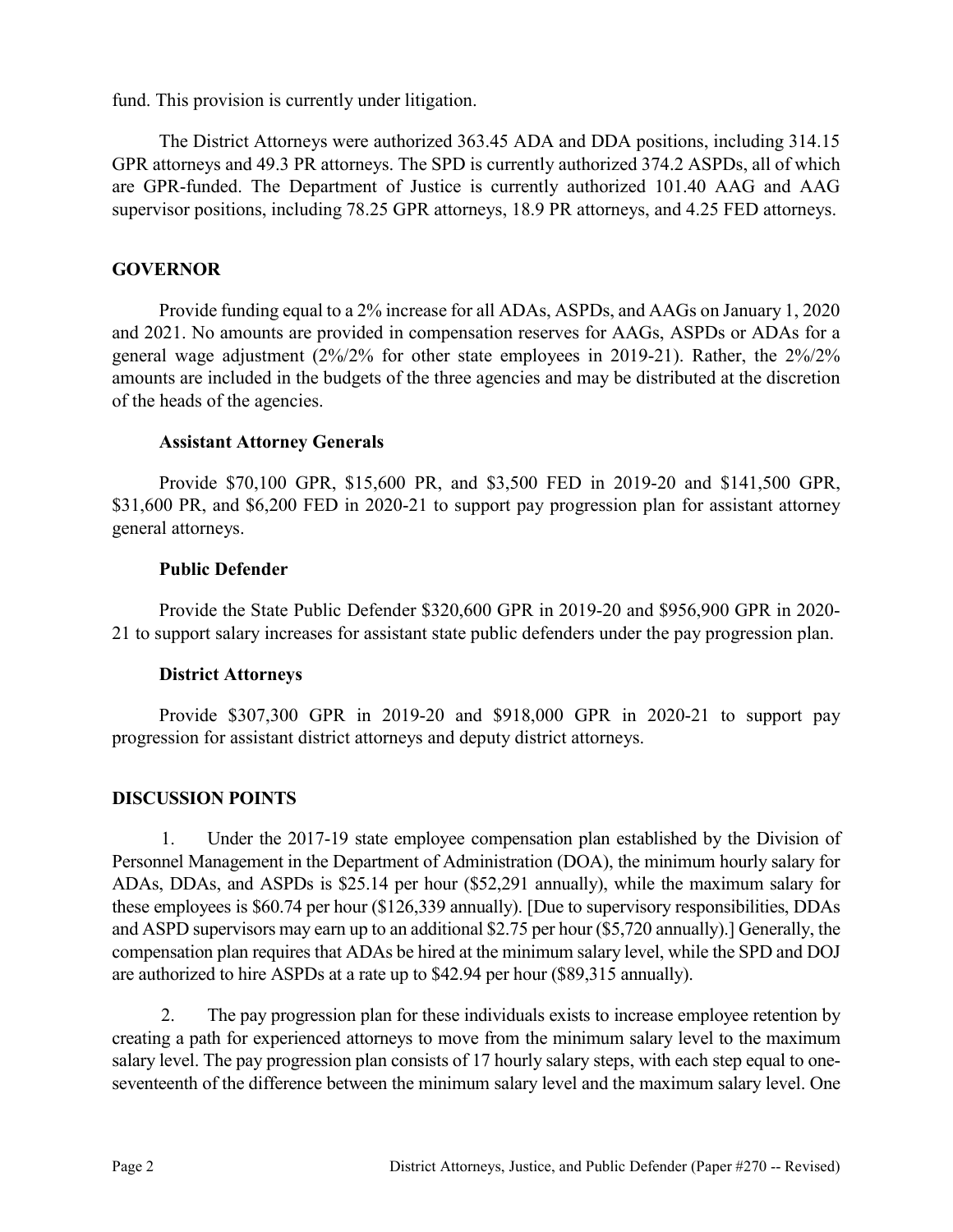full salary step totals \$2.09 per hour, or \$4,356 annually. Notwithstanding the creation these 17 steps, ADAs, DDAs, ASPDs, and AAGs may, at the discretion of their supervisor, receive up to a 10% increase in their salary on an annual basis until the attorney reaches the maximum allowable salary under the compensation plan. Once an attorney reaches the maximum salary level, the attorney may no longer receive salary adjustments under the pay progression plan. Under the pay progression plan, ADAs, DDAs, ASPDs, and AAGs are eligible to receive a salary adjustment after having been employed in such a position for 12 continuous months.

3. Table 1 identifies funding provided to the District Attorneys and the SPD for pay progression during the 2013-15, 2015-17, and 2017-19 biennia, as well as a brief description of how the funding was utilized. Table 1 also identifies amounts recommended in the bill for pay progression during the 2019-21 biennium. Note that similar information for funding allocated for AAG's for pay progression from 2014-15 through 2017-18 is provided in Table 2.

### **TABLE 1**

|              |              | <b>District Attorneys</b>                                                                                                                                                  | State Public Defender |                                                                                                                                                                              |  |  |
|--------------|--------------|----------------------------------------------------------------------------------------------------------------------------------------------------------------------------|-----------------------|------------------------------------------------------------------------------------------------------------------------------------------------------------------------------|--|--|
|              | Appropriated |                                                                                                                                                                            | Appropriated          |                                                                                                                                                                              |  |  |
| Fiscal Year  | Amount       | <b>Utilization of Funding</b>                                                                                                                                              | Amount                | <b>Utilization of Funding</b>                                                                                                                                                |  |  |
| 2013-14      | \$1,018,400  | Increase salaries of eligible attorneys<br>to the next hourly salary step.                                                                                                 | \$997,000             | Increase salaries of eligible attorneys<br>to the next hourly salary step.                                                                                                   |  |  |
| 2014-15      | 3,625,500    | Increase salaries of certain attorneys by,<br>on average, 6.6%, and provide other<br>attorneys a one-time lump sum of \$2,000.                                             | 1,978,600             | Increase salaries of eligible attorneys<br>by, on average, 4.4%.                                                                                                             |  |  |
| 2015-16      | $\mathbf{0}$ |                                                                                                                                                                            | $\mathbf{0}$          |                                                                                                                                                                              |  |  |
| 2016-17      | 556,900      | Increase salaries for eligible attorneys by,<br>on average, 2%.                                                                                                            | 481,300               | Increase salaries for eligible attorneys<br>attorneys by, on average, 2%                                                                                                     |  |  |
| 2017-18      | 1,005,700    | Amounts may be utilized at the discretion<br>of the District Attorneys. However, funding<br>was intended to increase salaries of eligible<br>attorneys by \$1.97 per hour. | 1,280,300             | Amounts may be utilized at the discretion<br>of the State Public Defender. However,<br>funding was intended to increase salaries<br>of eligible attorneys by, on average 5%. |  |  |
| 2018-19      | 2,606,000    | Amounts may be utilized at the discretion of<br>the District Attorneys. However, funding was<br>intended to increase salaries of eligible<br>attorneys by \$1.97 per hour. | 2,607,300             | Amounts may be utilized at the<br>discretion of the State Public Defender.<br>However, funding was intended to increase<br>the salaries of eligible attorneys by 5%.         |  |  |
| $2019 - 20*$ | 307,300      | Amounts may be utilized at the discretion of<br>the District Attorneys. However, funding is<br>intended to fund a, on average, 2% increase on<br>January 1, 2020.          | 320,600               | Amounts may be utilized at the<br>discretion of the State Public Defender.<br>However, funding is intended to fund a<br>2% increase on January 1, 2020.                      |  |  |
| $2020 - 21*$ | 918,000      | Amounts may be utilized at the discretion of<br>the District Attorneys. However, funding is<br>intended to fund a, on average, 2% increase on<br>January 1, 2021.          | 956,900               | Amounts may be utilized at the<br>discretion of the State Public Defender.<br>However, funding is intended to fund a<br>2% increase on January 1, 2021.                      |  |  |

### **Funding Appropriated for Pay Progression for the District Attorneys and the State Public Defender, 2013-14 through 2020-21**

\*Information related to 2019-20 and 2020-21 are based on amounts included in the budget bill.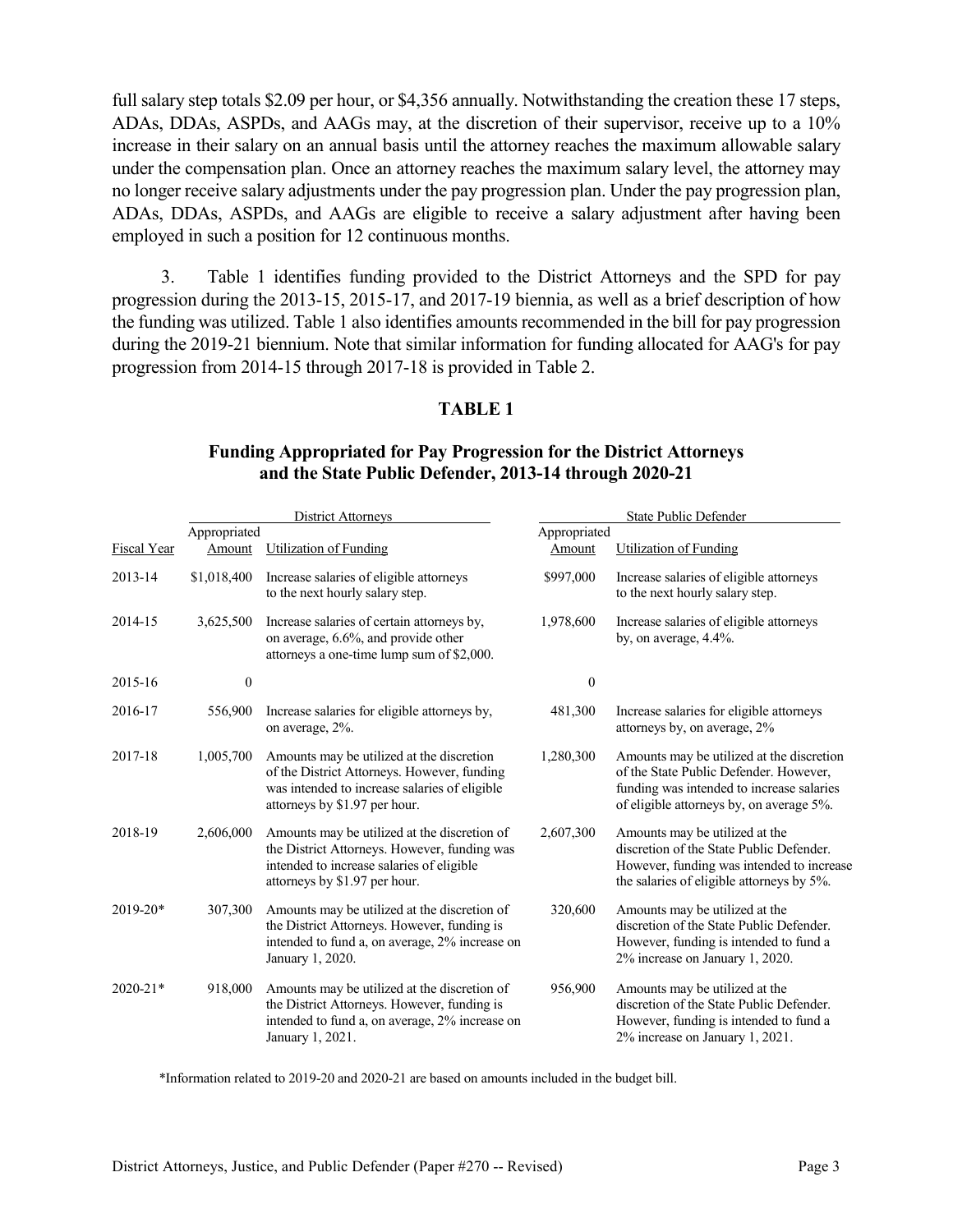#### **TABLE 2**

| % Increase<br>over Base |
|-------------------------|
| 8.41%                   |
|                         |
|                         |
|                         |
| 8.66                    |

### **Funding Utilized for Pay Progression for the Assistant Attorneys General 2014-15 through 2017-18**

4. When budgeting for salary adjustments under the pay progression plan, greater amounts are typically appropriated in the second year of the biennium when compared to the first year of the biennium to support both: (a) any salary increases awarded in the first year of the biennium; and (b) any additional salary increases provided in the second year of the biennium. Ongoing support for any salary increases provided to ADAs, DDAs, or ASPDs during the 2019-21 biennium will likely be included in the DA's and SPD's full funding of continuing position salaries and fringe benefits standard budget adjustment included in the 2021-23 biennial budget bill.

5. Unlike the District Attorneys, the DOJ does not have a separate GPR appropriation to support salary adjustments for assistant attorneys general under the pay progression plan. Until 2018, DOJ supported salary adjustments through the utilization of existing resources, including discretionary settlement funds. Discretionary settlement funds were amounts received by DOJ as a result of certain litigation that may be expended by DOJ for any purpose permitted by state law, at the discretion of the Attorney General.

#### **Attorney Retention**

6. Table 3 provides information from the DOA's Division of Personnel Management (DPM) on the separation rates (rates of departure) from 2013-14 through 2017-18 for ADAs, ASPDs, and other nonsupervisory state attorneys.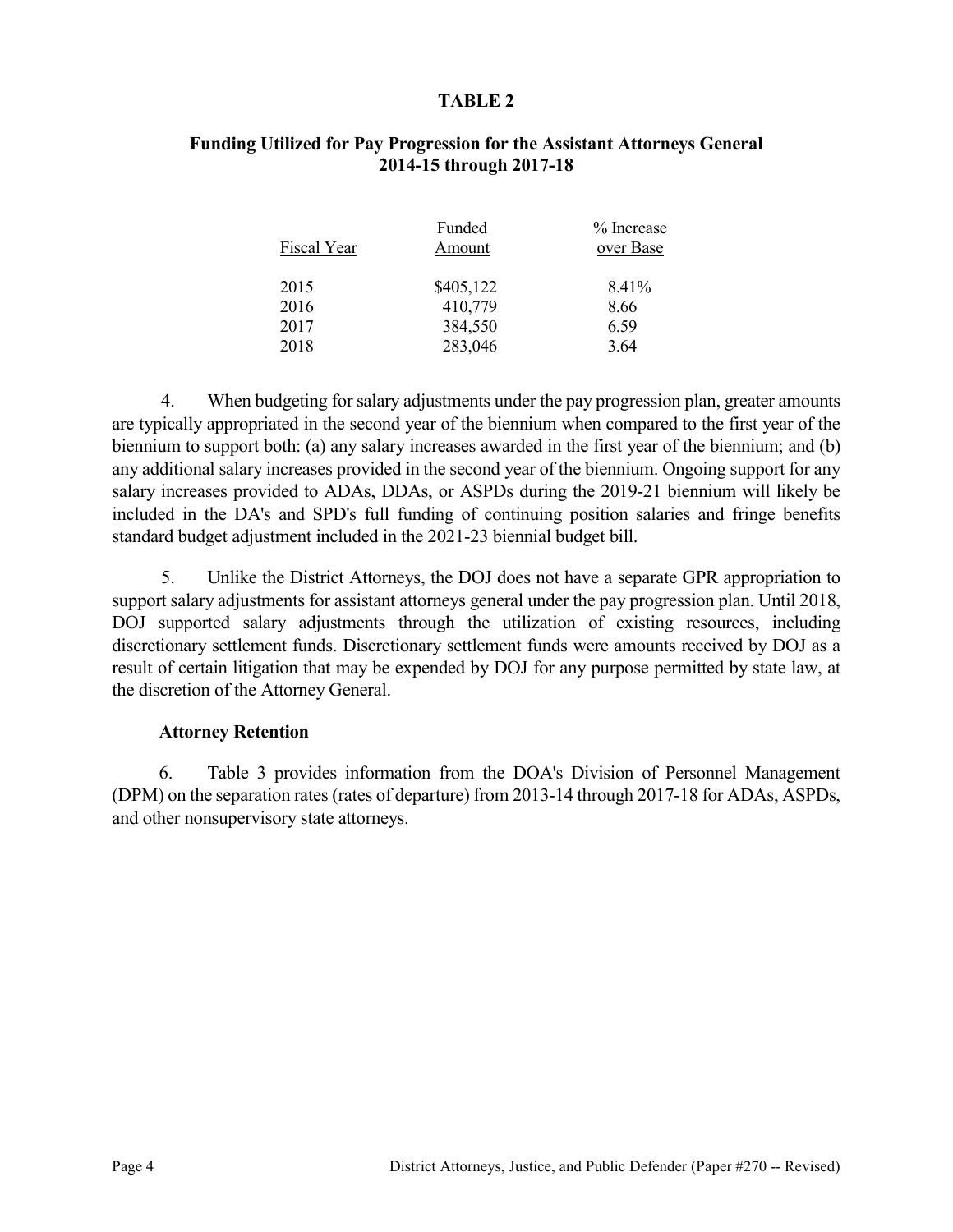#### **TABLE 3**

|                                                        | FY12    | FY13    | FY14 <sup>1</sup> | FY15    | FY16    | FY17     | FY18    |
|--------------------------------------------------------|---------|---------|-------------------|---------|---------|----------|---------|
| <b>Retirement</b>                                      |         |         |                   |         |         |          |         |
| ADA                                                    | $1.1\%$ | $1.7\%$ | $1.7\%$           | $3.1\%$ | 2.9%    | $3.2\%$  | $1.7\%$ |
| <b>ASPD</b> Attorneys                                  | 2.3     | 0.7     | 1.8               | 5.7     | 5.2     | 3.7      | 2.0     |
| <b>Classified Staff Attorneys</b>                      | 5.0     | 4.6     | 2.2               | 5.5     | 6.8     | 5.7      | 4.8     |
| <b>Non-Retirement Separations</b>                      |         |         |                   |         |         |          |         |
| ADA <sup>2</sup>                                       | $8.0\%$ | $7.1\%$ | 7.4%              | $6.3\%$ | $6.3\%$ | $10.7\%$ | $7.0\%$ |
| ASPD Attorneys <sup>2</sup>                            | 4.5     | 4.6     | 3.9               | 5.0     | 9.6     | 9.0      | 8.4     |
| Classified Staff Attorneys <sup>2</sup>                | 5.4     | 4.2     | 2.2               | 3.7     | 6.1     | 6.1      | 3.2     |
| <b>Total Retirement and Non-Retirement Separations</b> |         |         |                   |         |         |          |         |
| ADA                                                    | $9.1\%$ | $8.7\%$ | $9.1\%$           | $9.4\%$ | $9.2\%$ | 13.8%    | $8.7\%$ |
| <b>ASPD</b> Attorneys                                  | 6.8     | 5.3     | 5.7               | 10.7    | 14.8    | 12.7     | 10.7    |
| <b>Classified Staff Attorneys</b>                      | 10.3    | 8.8     | 4.4               | 9.2     | 12.9    | 11.9     | 8.0     |

#### **Rates of Separation by Non-Supervisory Attorneys**

<sup>1</sup> 2013-14 was the first fiscal year in which funding for pay progression was provided.<br><sup>2</sup> These separations only include separations from state service. These separations do not include appointments to other positions in Wisconsin state service, such as appointment to a District Attorney position or state circuit court judgeship.

7. Appendix III and Appendix IV provide additional information compiled by DPM on separations from state service by permanent classified employees, by job group, (excluding the University of Wisconsin System) for 2016-17 and 2017-18, respectively. Note that the legal professionals and paralegals job group does not include ADAs and ASPDs, since ADAs and ASPDs are unclassified employees. As Appendix III indicates, the separation rate from state service by job group in 2016-17 ranged from 3.7% to 39.0%, while the average separation rate across all job groups was 13.8%. Appendix IV indicates that the separation rate from state service by job group ranged from 3.7% to 41.2% in 2017-18, while the average separation rate across all job groups was 13.6%. In comparing the separation data for the AAGs, ADAs and ASPDs (provided in Table 3) with other job groups in state service, it would appear as though the AAGs, ADA and ASPD separation rate has been similar to that of other job groups within state service. When comparing the data in Table 3 and Appendices III and IV, however, it should be noted that the job groups listed in Appendices III and IV vary in the level of professional training and education required to adequately perform the job.

8. While the salary provided to AAGs, ADAs and ASPDs has been identified as a key concern in the retention of these employees, there are many factors that may contribute to an employee's decision to remain employed with his or her current employer or seek opportunities elsewhere. The extent to which attorneys may leave state service due to dissatisfaction with salary levels cannot be answered based on the available data. It is likely that some resignations are related to salary issues, in whole or in part, while other resignations are unrelated to salary concerns.

9. The State Prosecutors Office (SPO) has provided data on employees vacating ADA positions from 2014 through April, 2019. During this time period, the SPO identified 341 ADA separations, of which 281 were departures (82.4%) and 59 were lateral transfers to other DA offices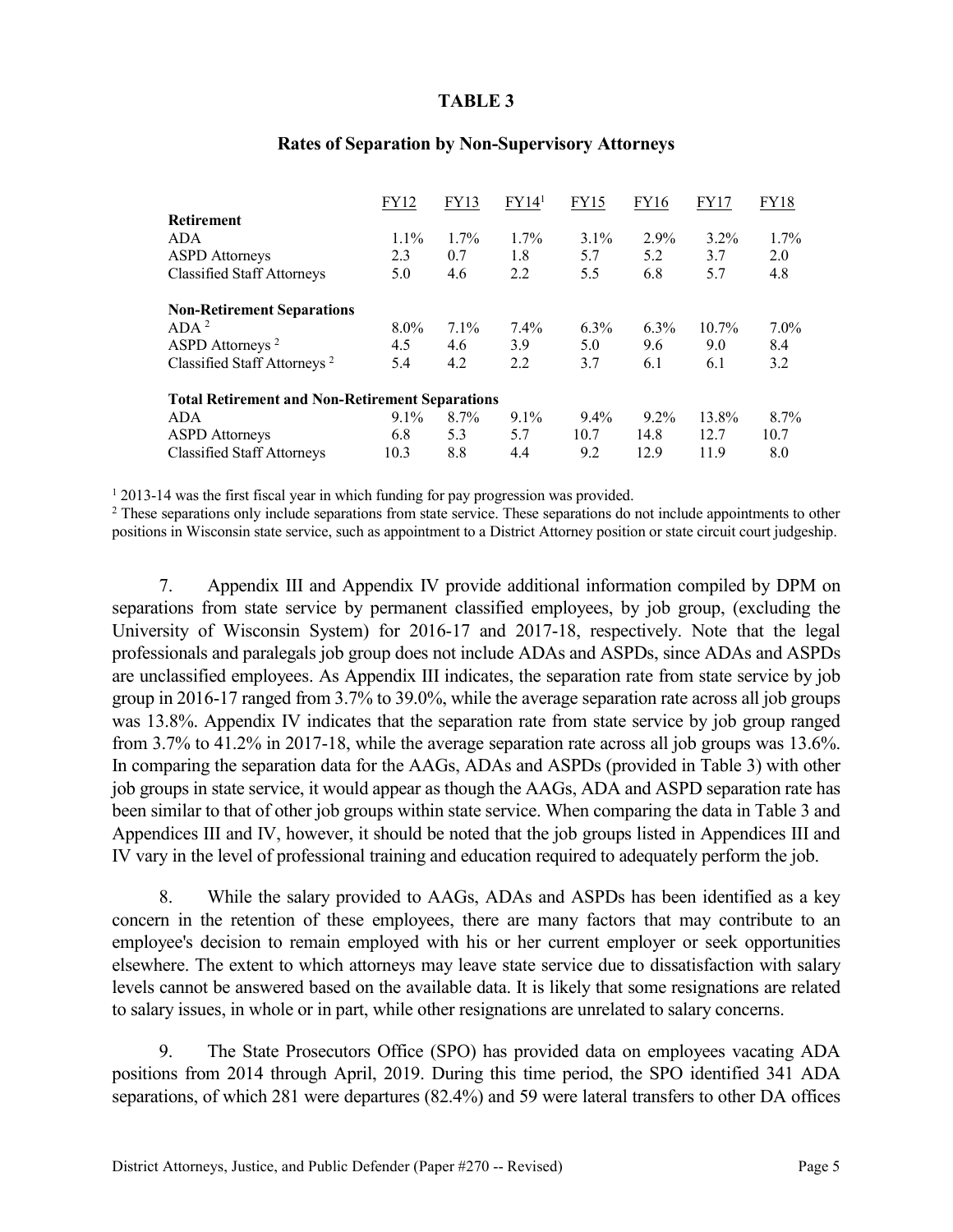(17.3%). Of these 281 departures, 28 (10.0%) were appointments to a deputy DA position or elections or appointments to a DA position. Further, 53 departures (18.9%) were due to retirement. In addition, 11 departures (3.9%) were due to layoff, position termination, health, disability, and death.

10. During the five and a half-year period, 79 departures (22.4%) were due to ADAs taking government positions with local units of government, the state, and the federal government, including 23 who became judges or elected representatives, 28 who took other state legal positions, and one who became a court commissioner. While these departures may have been motivated, in part, by salary dissatisfaction, they may also have been motivated by a desire for career advancement while still working in government, or for other reasons.

11. The remaining cases, which represent resignations from ADA positions for other reasons, total 68, or 21.4% of departures. Table 4 summarizes the variety of reasons provided for these remaining 68 resignations.

# **TABLE 4**

### **Reasons for Certain ADA Resignations, 2014 Through April, 2019**

| Reason for Resignation                 | Number |
|----------------------------------------|--------|
| Private sector (leaving state service) | 44     |
| Not Re-elected                         |        |
| Family                                 |        |
| Moved out of state                     | 3      |
| Personal reasons                       | 3      |
| Military service                       | 3      |
| <b>Financial Concerns</b>              |        |
| Lost Recall Election                   |        |
| Other work                             |        |
| Total                                  |        |

12. As with the ADAs, it would appear as though attorney departures from the SPD likely occurred for a variety of reasons. Due to a change in data systems, the SPD does not have the ability to provide updated detailed information. The information from the last biennium is the latest available. The SPD identified 126 assistant state public defender departures from 2012-13 through 2015-16. Of these 126 ASPD departures, 42 were the result of retirements, six were the result of the attorney moving out of state or away from his or her home, two were the result of an attorney's family issue or a desire to stay at home, one was the result of a death, and one was the result of an attorney's desire to attend medical school.

13. Further, 33 attorneys separated from the SPD for a new job with another state agency, a District Attorney's office, a local corporation counsel or city attorney, the courts, a federal agency, or the Legislature. In addition, 24 attorneys separated from the SPD to accept either an unspecified position or a position in the private sector. While it is likely that salary dissatisfaction was a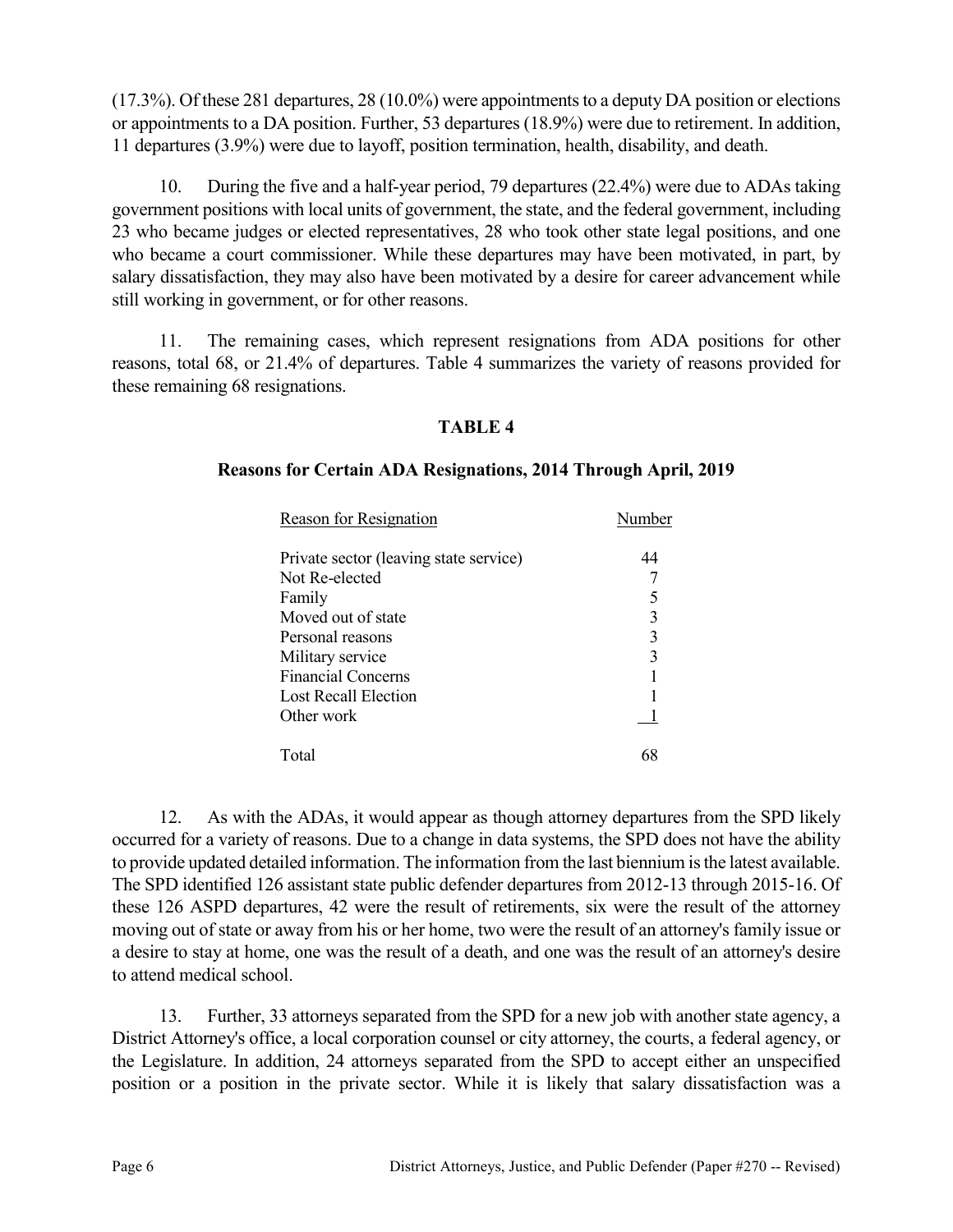contributing factor in several of these attorneys' resignation, it is also likely that career advancement or other personal decisions were a contributing factor. [Note that for the remaining 17 attorney separations from 2012-13 through 2015-16, information does not exist regarding the reason for resignation.] In total, during exit surveys conducted by the SPD, 69 attorneys separating from the SPD identified salary as a contributing factor for the reason for separation (although it should be noted that, according to the SPD, complete data from exit surveys does not exist).

14. Retention information for AAG's from 2011 through 2015 indicates that 45 assistant attorneys general departed from the Department of Justice. Of these 45 departures, 17 were the result of retirement, 21 were the result of the attorneys transferring to another state agency or other local or federal public sector entities, one was the result of the attorney accepting a job in the private sector, one departure was the result of the attorney failing to return from a leave of absence, one departure was the result of the attorney moving away from his or her home, and four departures were for unspecified reasons.

15. The Bureau of Labor Statistics (BLS), U.S. Department of Labor, publishes monthly estimates of Wisconsin Occupational Employment and Wage Estimates. These occupational employment and wage estimates are calculated with data collected from employers in all industry sectors in metropolitan and nonmetropolitan areas in Wisconsin. Published monthly data on employer costs for employee compensation based on its National Compensation Survey. The surveys are conducted quarterly. The most recent published data for the four surveys conducted in 2018, indicates that for attorneys, wages and salaries averaged \$47.91 per hour. In addition, hourly wages in the 10th percentile were \$24.51, 25th were \$32.05, 75th were \$74.14, and 90th were over \$100.00 per hour.

16. During the same time period (2018) wages for ADAs, DDAs, ASPDs, and AAGs ranged from a minimum of \$24.15 to a maximum of \$58.37 per hour. The average salary of ASPDs was \$34.71 on April 15, 2018. The average salary of DAs and DDAs was \$34.46 on April 15, 2018. The average salary of AAGs was \$47.62 on April 15, 2018.

# **Pay Progression Provisions Under the Bill**

17. Both the District Attorneys and the State Public Defender have identified the recruitment and retention of attorneys as an issue, and have identified compensation levels as a significant cause of the issue. The value of individual attorneys to DA offices and the SPD increases with time of service. With experience, the ability of these attorneys to address an increased caseload improves, and the quality of service that these attorneys can provide to the state and affected individuals also improves. In addition, when attorney turnover is reduced, DA offices and the SPD can minimize the resources that must be applied to the recruitment and training of new attorneys. Finally, in retaining quality staff, increased compensation can be a tangible way for the DAs and the SPD to indicate to the staff that the staff, and the work the staff performs, is valued.

18. The bill provides the District Attorneys, SPD, and Department of Justice with funding in order to support salary increases for assistant and deputy DAs, ASPDs, and AAGs under the pay progression plan. While the respective agencies would have discretion in administering pay progression amounts, the appropriated amounts under the bill are intended to support a 2% per hour pay increase to ADAs, DDAs, ASPDs, and AAGs eligible under the pay progression plan on January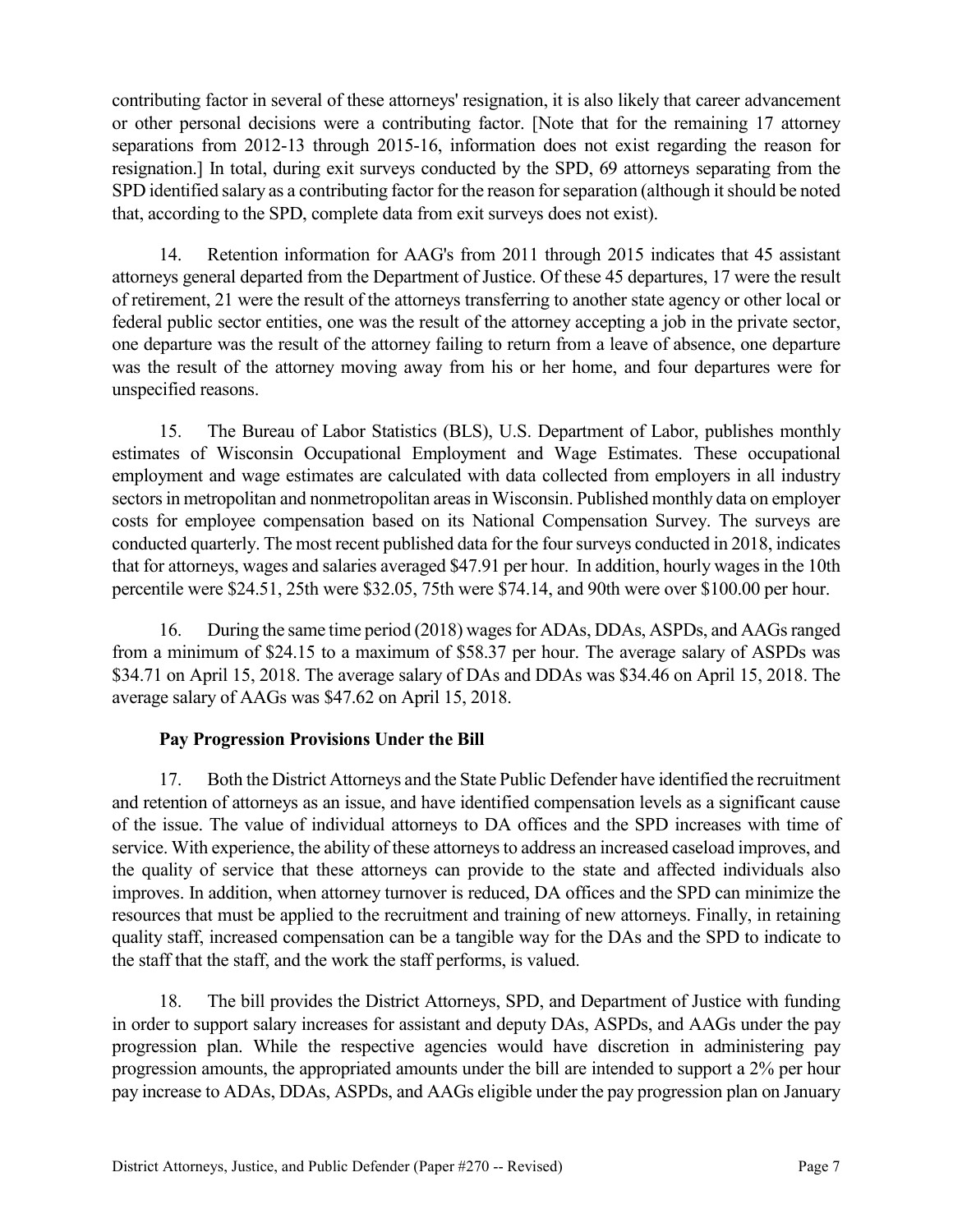1, 2020 and 2021. Total funding for pay progression for the DAs, SPDs, and DOJ is provided on a one-time basis, and would, therefore, not be included in the agencies base budget for the 2021-23 biennium.

19. *Budget Bill.* Given the benefits of reducing attorney turnover, the Committee could provide funding to both the DAs, SPD, and DOJ to support salary adjustments under the pay progression plan. Funding could be provided in the manner recommended by the budget bill [Alternative 1]. This alternative is intended to provide a 2% increase in 2019-20 and another 2% increase in 2020-21. This would result in DA pay progression funding totaling \$307,300 GPR in 2019-20 and \$918,000 GPR in 2020-21, SPD pay progression funding totaling \$320,600 GPR in 2019-20 and \$956,900 GPR in 2020-21, and AAG pay progression funding totaling \$70,100 GPR, \$15,600 PR, and \$3,500 FED in 2019-20 and \$141,500 GPR, \$31,600 PR, and \$6,200 FED in 2020- 21. Funding for pay progression would be provided on a one-time basis.

20. *Bill and Technical Modifications.* Amounts calculated for pay progression under the bill are based on payroll data from August, 2018. In addition, the amounts included in the bill do not account for the fact that pay progression funding provided to the DAs and the SPD is typically reduced in order to account for vacant positions. In addition, a number of ADA positions are PR funded and are technically unable to accept GPR supplements for pay progression. When authorized, additional amounts are billed to the authority providing the grant for pay progression. Further, funding for AAGs under the bill was intended to support a 2% increase on January 1, 2020 and 2021, but would only support a 2% increase on January 1, 2020.

If the Committee wishes to provide the pay progression levels recommended by the budget bill for the DAs, AAGs, and the SPD, but also wishes to account for these issues, the Committee could modify pay progression funding to support a 2% salary increase in January 2020 and 2021 by doing the following: (a) reduce DA funding under the bill by \$33,700 GPR in 2019-20 and \$100,600 GPR in 2020-21; (b) reduce the SPD's funding under the bill by \$20,300 GPR in 2019-20 and \$53,800 GPR in 2020-21; and (c) increase AAG funding by \$12,900 GPR, \$1,200 PR, and \$1,600 FED in 2019-20 and \$110,600 GPR, \$20,400 PR, and \$9,200 FED in 2020-21 [Alternative 2]. Alternative 2 would result in DA pay progression funding totaling \$273,600 GPR in 2019-20 and \$817,400 GPR in 2020-21, SPD pay progression funding totaling \$300,300 GPR in 2019-20 and \$903,100 GPR in 2020-21, and AAG pay progression funding totaling \$83,000 GPR, \$16,800 PR, and \$5,100 FED in 2019-20 and \$252,100 GPR, \$52,000 PR, and \$15,400 FED in 2020-21.

21. If the Committee wishes to provide pay progression, but at a lower level than that recommended by the budget bill for the DAs, AAGs, and the SPD, the Committee could modify pay progression funding to support a 1% salary increase in January 2020 and 2021 by doing the following: (a) reduce DA funding under the bill by \$170,500 GPR in 2019-20 and \$506,300 GPR in 2020-21; (b) reduce the SPD's funding under the bill by \$170,400 GPR in 2019-20 and \$504,900 GPR in 2020- 21; and (c) reduce AAG funding by \$28,600 GPR, \$7,200 PR, and \$900 FED in 2019-20 and \$15,400 GPR, \$5,700 PR, and increase by \$1,500 FED in 2020-21 [Alternative 3]. Alternative 3 would result in DA pay progression funding totaling \$136,800 GPR in 2019-20 and \$411,700 GPR in 2020-21, SPD pay progression funding totaling \$150,200 GPR in 2019-20 and \$452,000 GPR in 2020-21, and AAG pay progression funding totaling \$41,500 GPR, \$8,400 PR, and \$2,600 FED in 2019-20 and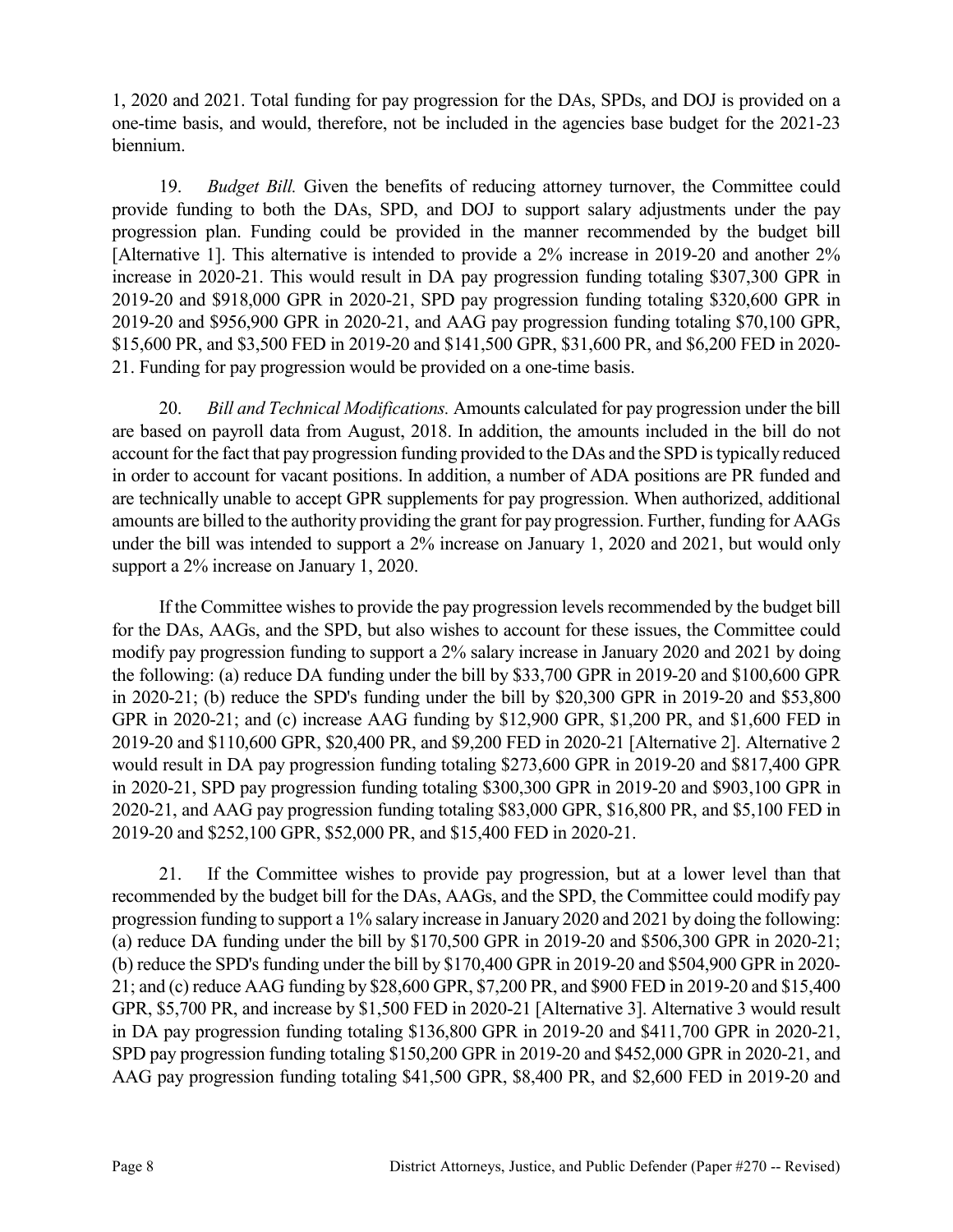#### \$126,100 GPR, \$25,900 PR, and \$7,700 FED in 2020-21.

22. *One-Step Increase for DAs and SPD.* The Committee could increase the amounts provided to the SPD, DAs, and AAGs and support a one-step increase (\$2.09 per hour) on July 1, 2019-20 and 2020-21. In order to provide a step increase (and account for the issues identified under discussion point #20), the Committee could: (a) increase DA funding under the bill by \$1,212,900 GPR in 2019-20 and \$2,130,700 GPR in 2020-21; (b) increase SPD funding under the bill by \$1,384,100 GPR in 2019-20 and \$2,496,400 GPR in 2020-21; and (c) increase AAG funding by \$292,500 GPR, \$52,300 PR, and \$17,800 FED in 2019-20 and \$553,500 GPR, \$93,800 PR, and \$28,900 FED in 2020-21 [Alternative 4]. This alternative would result in DA pay progression funding totaling \$1,520,200 GPR in 2019-20 and \$3,048,700 GPR in 2020-21, SPD pay progression funding totaling \$1,704,700 GPR in 2019-20 and \$3,453,300 GPR in 2020-21, and AAG pay progression funding totaling \$362,600 GPR, \$67,900 PR, and \$21,300 FED in 2019-20 and \$695,000 GPR, \$125,400 PR, and \$35,100 FED in 2020-21.

23. *Various Percentage Increase*. Alternatively, the Committee may wish to provide the DAs, SPD, and AAG with funding to support a different level of pay increase, as compared to what is provided under the bill. Under the pay progression plan, the maximum annual salary increase that may be provided to an ADA, DDA, ASPD, or AAG is 10%. Appendix I identifies the cost of providing the DAs, the SPD, and DOJ funding to support pay increases between 1% and 10% in July, 2019, and 2020 (rather than January 1, 2020, and 2021, under the bill) for ADAs, DDAs, and ASPDs, as a reflection of a change to the base. Appendix I also identifies the cost of providing one-full step under the pay progression plan (\$2.09 per hour). Appendix I identifies these costs if: (a) pay increases are provided in both years of the biennium; (b) pay increases are only provided in 2019-20; and (c) pay increases are only provided in 2020-21. Appendix II provides similar information for non-GPR fund sources within the Department of Justice.

24. *Delete Funding.* On the other hand, the Committee could decide to eliminate all funding for pay progression for ADAs, DDAs, ASPDs, and AAGs [Alternative 5]. This alternative would reduce funding under the bill for DAs by \$307,300 GPR in 2019-20 and \$918,000 GPR in 2020-21, reduce for SPDs by \$320,600 GPR in 2019-20 and \$956,900 GPR in 2020-21, and reduce DOJ funding by \$70,100 GPR, \$15,600 PR, and \$3,500 FED in 2019-20 and \$141,500 GPR, \$31,600 PR, and \$6,200 FED in 2020-21.

25. As pay progression is a commitment to move ADAs, DDAs, ASPDs, and AAGs from the minimum hourly salary available to these employees (currently \$25.14 per hour) to the maximum available hourly salary available to these employees (currently \$60.74 per hour), pay progression is a substantial ongoing financial commitment for the state. Further, since the state must continue to support the cost of past salary increases, the annual cost of supporting the pay progression plan builds on itself. For example, the cost of supporting a 5% annual salary increase for ADAs, DDAs, ASPDs, and AAGs under the pay progression plan would be \$3,164,000 GPR in 2019-20 and \$6,342,100 GPR in 2020-21. It is estimated that providing a similar 5% annual salary increase during the 2021- 23 biennium would cost \$9,388,200GPR in 2021-22 and \$12,350,100 GPR in 2022-23 through full funding of salary and fringe benefits and additional funding for pay progression. The cost of pay progression for ADAs, DDAs, ASPDs, and AAGs would still be higher than these estimates if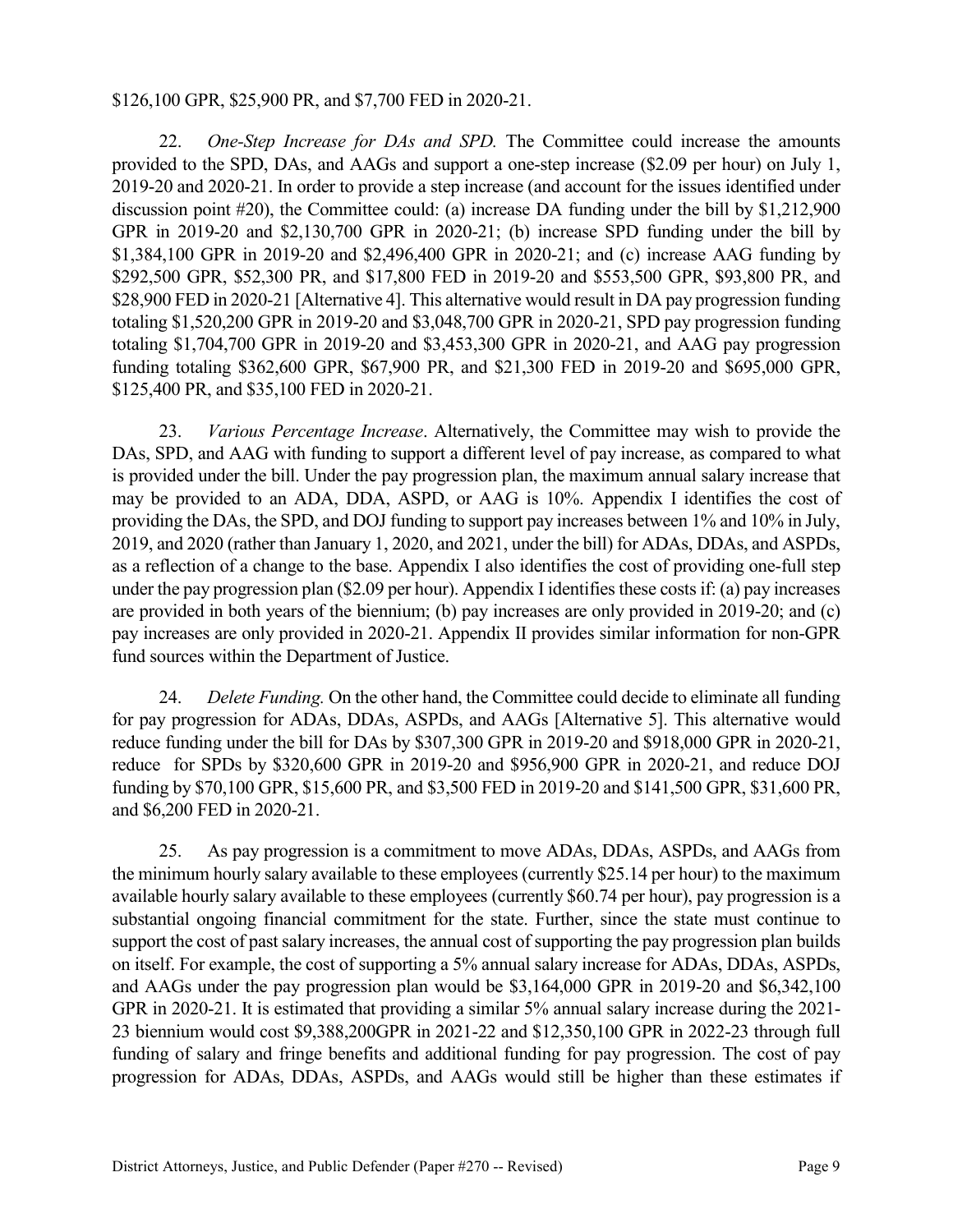funding is provided for 10% annual pay progression increases, as is allowable under current law.

26. The ultimate annual cost of pay progression, however, depends on turnover rates. A higher turnover rate reduces the annual cost of pay progression as more highly compensated attorneys would be replaced by lower compensated attorneys. It should be noted, however, that one of the goals of the pay progression plan is to reduce attorney turnover.

# **ALTERNATIVES**

1. *Budget Bill*. Include the administration's recommendation to provide the DA pay progression funding totaling \$307,300 GPR in 2019-20 and \$918,000 GPR in 2020-21, SPD pay progression funding totaling \$320,600 GPR in 2019-20 and \$956,900 GPR in 2020-21, and AAG pay progression funding totaling \$70,100 GPR, \$15,600 PR, and \$3,500 FED in 2019-20 and \$141,500 GPR, \$31,600 PR, and \$6,200 FED in 2020-21. Funding would be provided on a one-time basis. Funding under the bill was intended to support a 2% per hour pay increase to ADAs, DDAs, ASPDs, and AAGs eligible under the pay progression plan on January 1, 2020 and 2021.

| AI.T1           | <b>Change to</b>    |      |
|-----------------|---------------------|------|
|                 | <b>Base</b>         | Bill |
| For DAs<br>GPR  | \$1,225,300         | \$0  |
| For SPD<br>GPR  | \$1,277,500         | \$0  |
| For AAGs<br>GPR |                     | \$0  |
| PR              | \$211,600<br>47,200 | 0    |
| <b>FED</b>      | 9.700               | 0    |
| Subtotal        | \$268,500           | \$0  |
| Total           | \$2,771,300         | \$0  |

2. *Budget Bill with Technical Modification.* Provide DA pay progression funding totaling \$273,600 GPR in 2019-20 and \$817,400 GPR in 2020-21, SPD pay progression funding totaling \$300,300 GPR in 2019-20 and \$903,100 GPR in 2020-21, and AAG pay progression funding totaling \$83,000 GPR, \$16,800 PR, and \$5,100 FED in 2019-20 and \$252,100 GPR, \$52,000 PR, and \$15,400 FED in 2020-21. Funding would be provided on a one-time basis. Funding is intended to support a 2% per hour pay increase to ADAs, DDAs, ASPDs, and AAGs eligible under the pay progression plan on January 1, 2020 and 2021.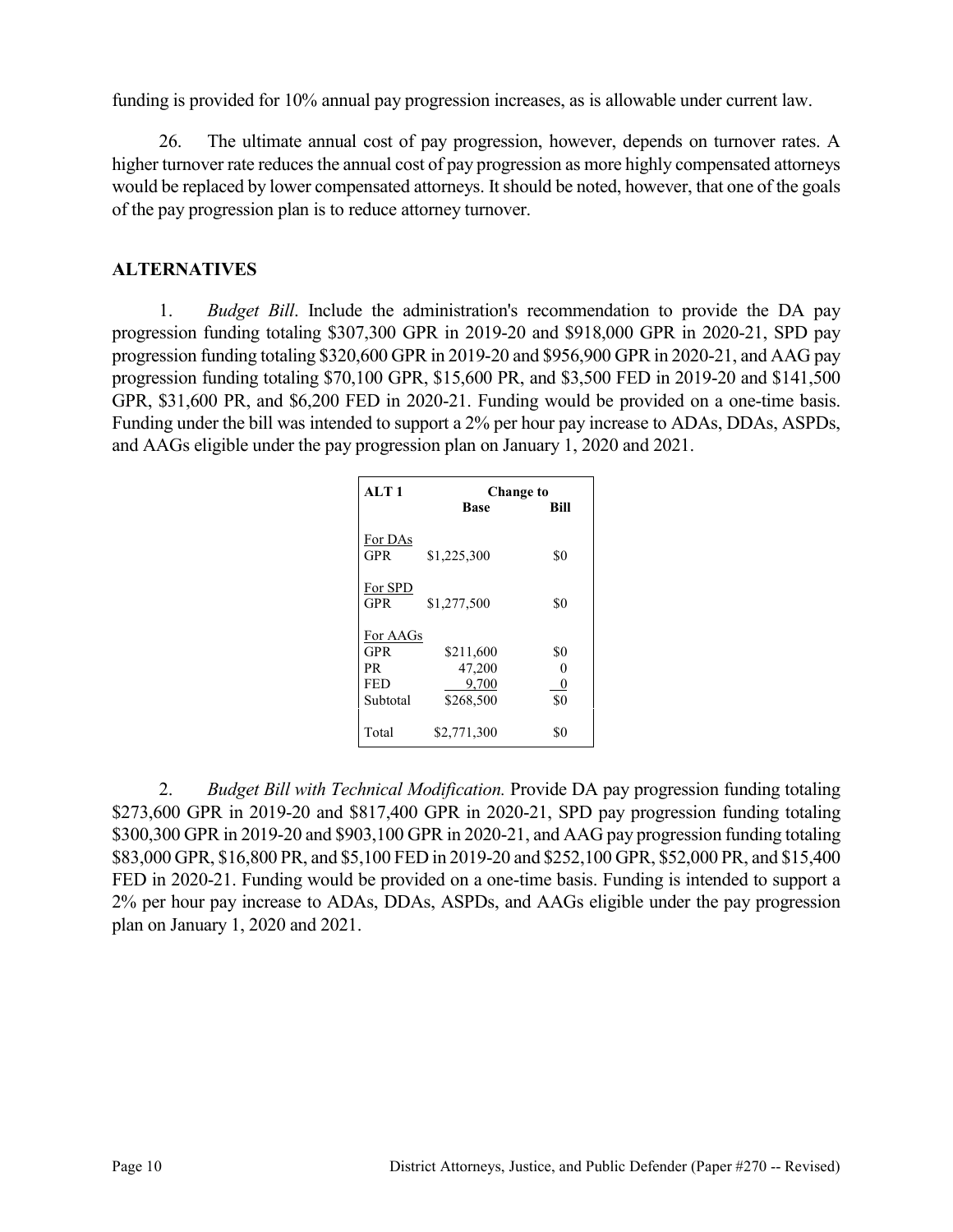| AI.T2          |             | Change to     |  |  |  |  |  |
|----------------|-------------|---------------|--|--|--|--|--|
|                | <b>Base</b> | <b>Bill</b>   |  |  |  |  |  |
| For DAs<br>GPR | \$1,091,000 | $-$ \$134,300 |  |  |  |  |  |
| For SPD<br>GPR | \$1,203,400 | $-$ \$74,100  |  |  |  |  |  |
| For AAGs       |             |               |  |  |  |  |  |
| GPR            | \$355,100   | \$123,500     |  |  |  |  |  |
| PR.            | 68,800      | 21,600        |  |  |  |  |  |
| <b>FED</b>     | 20,500      | 10,800        |  |  |  |  |  |
| Subtotal       | \$424,400   | \$155,900     |  |  |  |  |  |
| Total          | \$2,718,800 | $-$ \$52,500  |  |  |  |  |  |

3. *1% Increase.* Provide DA pay progression funding totaling \$136,800 GPR in 2019-20 and \$411,700 GPR in 2020-21, SPD pay progression funding totaling \$150,200 GPR in 2019-20 and \$452,000 GPR in 2020-21, and AAG pay progression funding totaling \$41,500 GPR, \$8,400 PR, and \$2,600 FED in 2019-20 and \$126,100 GPR, \$25,900 PR, and \$7,700 FED in 2020-21. Funding would be provided on a one-time basis. Funding is intended to support a 1% per hour pay increase to ADAs, DDAs, ASPDs, and AAGs eligible under the pay progression plan on January 1, 2020 and 2021.

| AI.T3                 |             | Change to       |
|-----------------------|-------------|-----------------|
|                       | <b>Base</b> | Bill            |
| For DAs<br><b>GPR</b> | \$548,500   | $-$ \$676,800   |
| For SPD<br><b>GPR</b> | \$602,200   | $-$ \$675,300   |
| For AAGs              |             |                 |
| GPR                   | \$167,600   | $-$ \$44,000    |
| PR.                   | 34,300      | $-12,900$       |
| FED                   | 10,300      | 600             |
| Subtotal              | \$212,200   | $-$ \$56,300    |
| Total                 | \$1,362,900 | $-$ \$1,408,400 |

4. *One-Step Increase.* Provide DA pay progression funding totaling \$1,520,200 GPR in 2019-20 and \$3,048,700 GPR in 2020-21, SPD pay progression funding totaling \$1,704,700 GPR in 2019-20 and \$3,453,300 GPR in 2020-21, and AAG pay progression funding totaling \$362,600 GPR, \$67,900 PR, and \$21,300 FED in 2019-20 and \$695,000 GPR, \$125,400 PR, and \$35,100 FED in 2020-21. Funding would be provided on a one-time basis. Funding is intended to support a one step (\$2.09) pay increase to ADAs, DDAs, ASPDs, and AAGs eligible under the pay progression plan on July 1, 2019 and 2020.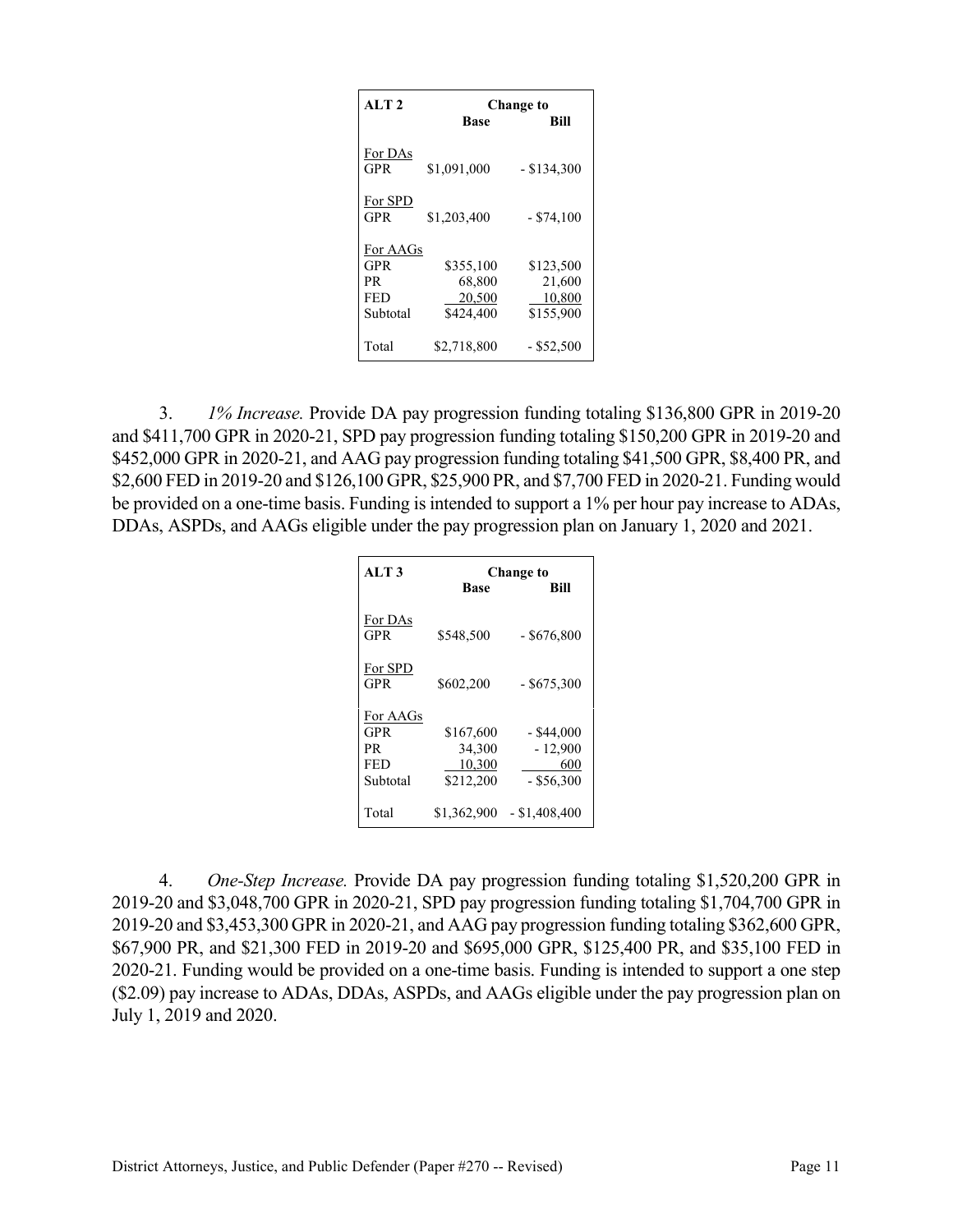| AI.T4                 |              | <b>Change to</b> |  |  |  |  |  |
|-----------------------|--------------|------------------|--|--|--|--|--|
|                       | <b>Base</b>  | Bill             |  |  |  |  |  |
| For DAs<br><b>GPR</b> | \$4,568,900  | \$3,343,600      |  |  |  |  |  |
| For SPD<br><b>GPR</b> | \$5,158,000  | \$3,880,500      |  |  |  |  |  |
| For AAGs              |              |                  |  |  |  |  |  |
| GPR                   | \$1,057,600  | \$846,000        |  |  |  |  |  |
| PR                    | 193,300      | 146,100          |  |  |  |  |  |
| <b>FED</b>            | 56,400       | 46,700           |  |  |  |  |  |
| Subtotal              | \$1,307,300  | \$1,038,800      |  |  |  |  |  |
| Total                 | \$11,034,200 | \$8,262,900      |  |  |  |  |  |

5. Take no action.

| ALT <sub>5</sub>                           | <b>Change to</b>     |                                        |  |  |  |  |
|--------------------------------------------|----------------------|----------------------------------------|--|--|--|--|
|                                            | <b>Base</b>          | Bill                                   |  |  |  |  |
| For DAs<br>GPR                             | \$0                  | $-$ \$1,225,300                        |  |  |  |  |
| For SPD<br><b>GPR</b>                      | \$0                  | $-$ \$1,277,500                        |  |  |  |  |
| For AAGs<br><b>GPR</b><br>PR<br><b>FED</b> | \$0<br>0<br>0<br>\$0 | $-$ \$211,600<br>$-47,200$<br>$-9.700$ |  |  |  |  |
| Subtotal<br>Total                          | \$0                  | $-$ \$268,500<br>$-$ \$2,771,300       |  |  |  |  |

Prepared by: Sarah Wynn Appendices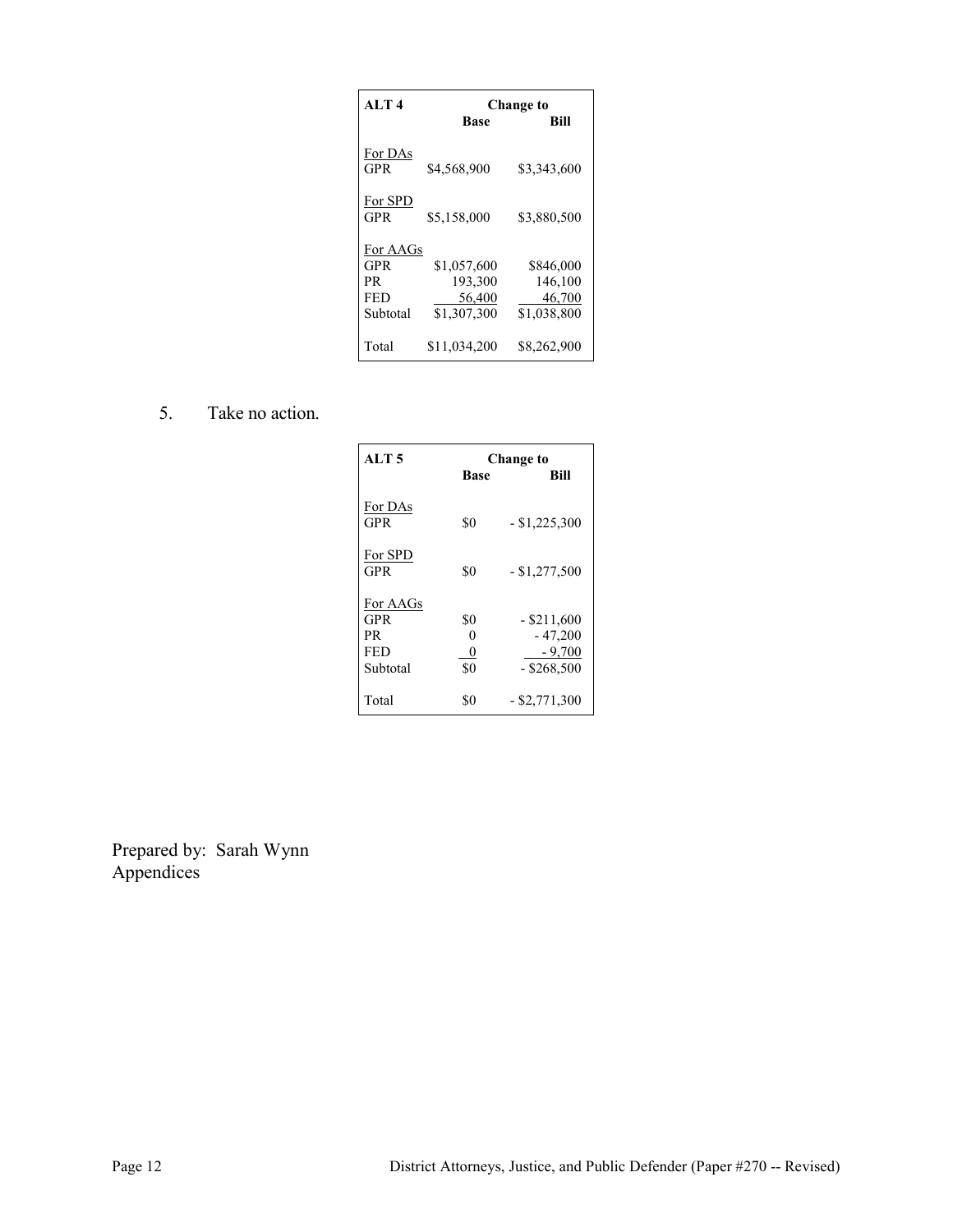### **APPENDIX I**

### **Summary of Pay Progression Costs During the 2019-21 Biennium for the District Attorneys, the Office of the State Public Defender, and Department of Justice By Percent Increase Pay Increases in 2019-20 and 2020-21, Change to Bill\***

|          | <b>District Attorneys</b> |                                                       |               | State Public Defender |               | <b>Assistant Attorney Generals</b> |           |              | Total        |              |               |               |
|----------|---------------------------|-------------------------------------------------------|---------------|-----------------------|---------------|------------------------------------|-----------|--------------|--------------|--------------|---------------|---------------|
| Percent  |                           |                                                       | 2019-21       |                       |               | 2019-21                            |           |              | 2019-21      |              |               | 2019-21       |
| Increase | 2019-20                   | 2020-21                                               | Biennium      | 2019-20               | 2020-21       | Biennium                           | 2019-20   | 2020-21      | Biennium     | 2019-20      | 2020-21       | Biennium      |
|          |                           | Pay Increases in 2019-20 and 2020-21, Change to Bill* |               |                       |               |                                    |           |              |              |              |               |               |
| $1\%$    | $-$ \$37,900              | $-$ \$368,200                                         | $-$ \$406,100 | $-$26,800$            | $-$ \$353,300 | $-$ \$380,100                      | \$12,900  | \$27,800     | \$40,700     | $-$ \$51,800 | $-$ \$693,700 | $-$ \$745,500 |
| 2%       | 231,400                   | 169,600                                               | 401,000       | 267,100               | 248,700       | 515,800                            | 96,000    | 196,500      | 292,500      | 594,500      | 614,800       | 1,209,300     |
| $3\%$    | 495,200                   | 693,200                                               | 1,188,400     | 560,900               | 835,700       | 1,396,600                          | 178,300   | 345,000      | 523,300      | 1,234,400    | 1,873,900     | 3,108,300     |
| 4%       | 753,100                   | 1,210,200                                             | 1,963,300     | 847,600               | 1,416,600     | 2,264,200                          | 259,900   | 485,700      | 745,600      | 1,860,600    | 3,112,500     | 4,973,100     |
| 5%       | 1,005,900                 | 1,717,500                                             | 2,723,400     | 1,128,300             | 1,987,100     | 3,115,400                          | 331,800   | 621,100      | 952,900      | 2,466,000    | 4,325,700     | 6,791,700     |
| 6%       | 1,255,800                 | 2,221,700                                             | 3,477,500     | 1,407,500             | 2,554,500     | 3,962,000                          | 402,900   | 744,200      | 1,147,100    | 3,066,200    | 5,520,400     | 8,586,600     |
| $7\%$    | 1,503,200                 | 2,713,400                                             | 4,216,600     | 1,684,500             | 3,116,100     | 4,800,600                          | 470,300   | 861,700      | 1,332,000    | 3,658,000    | 6,691,200     | 10,349,200    |
| $8\%$    | 1,748,300                 | 3,196,400                                             | 4,944,700     | 1,956,900             | 3,661,500     | 5,618,400                          | 537,100   | 975,500      | 1,512,600    | 4,242,300    | 7,833,400     | 12,075,700    |
| 9%       | 1,987,400                 | 3,671,300                                             | 5,658,700     | 2,224,800             | 4,202,200     | 6,427,000                          | 601,400   | 1,086,400    | 1,687,800    | 4,813,600    | 8,959,900     | 13,773,500    |
| 10%      | 2,225,900                 | 4,139,500                                             | 6,365,400     | 2,490,700             | 4,737,300     | 7,228,000                          | 664,900   | 1,188,000    | 1,852,900    | 5,381,500    | 10,064,800    | 15,446,300    |
| One Step |                           |                                                       |               |                       |               |                                    | \$292,500 | \$553,500    | \$846,000    |              |               |               |
|          | Increase** \$1,212,900    | \$2,130,700                                           | \$3,343,600   | \$1,384,100           | \$2,496,400   | \$3,880,500                        |           |              |              | \$2,889,500  | \$5,180,600   | \$8,070,100   |
|          |                           | Pay Increase in 2019-20 Only, Change to Bill*         |               |                       |               |                                    |           |              |              |              |               |               |
| $1\%$    | $-$ \$37,900              | $-$ \$644,400                                         | $-$ \$682,300 | $-$26,800$            | $-$ \$656,600 | $-$ \$683,400                      | \$12,900  | $-$ \$57,300 | $-$ \$44,400 | $-$ \$51,800 | $-$1,358,300$ | $-$1,410,100$ |
| 2%       | 231,400                   | $-370,900$                                            | $-139,500$    | 267,100               | $-356,300$    | $-89,200$                          | 96,000    | 26,900       | 122,900      | 594,500      | $-700,300$    | $-105,800$    |
| 3%       | 495,200                   | $-102,900$                                            | 392,300       | 560,900               | $-56,000$     | 504,900                            | 178,300   | 110,400      | 288,700      | 1,234,400    | $-48,500$     | 1,185,900     |
| 4%       | 753,100                   | 159,200                                               | 912,300       | 847,600               | 237,200       | 1,084,800                          | 259,900   | 193,200      | 453,100      | 1,860,600    | 589,600       | 2,450,200     |
| $5\%$    | 1,005,900                 | 416,100                                               | 1,422,000     | 1,128,300             | 524,400       | 1,652,700                          | 331,800   | 266,300      | 598,100      | 2,466,000    | 1,206,800     | 3,672,800     |
| 6%       | 1,255,800                 | 670,300                                               | 1,926,100     | 1,407,500             | 810,000       | 2,217,500                          | 402,900   | 338,500      | 741,400      | 3,066,200    | 1,818,800     | 4,885,000     |
| $7\%$    | 1,503,200                 | 921,900                                               | 2,425,100     | 1,684,500             | 1,093,500     | 2,778,000                          | 470,300   | 407,100      | 877,400      | 3,658,000    | 2,422,500     | 6,080,500     |
| 8%       | 1,748,300                 | 1,171,100                                             | 2,919,400     | 1,956,900             | 1,372,400     | 3,329,300                          | 537,100   | 475,100      | 1,012,200    | 4,242,300    | 3,018,600     | 7,260,900     |
| 9%       | 1,987,400                 | 1,414,500                                             | 3,401,900     | 2,224,800             | 1,646,800     | 3,871,600                          | 601,400   | 540,500      | 1,141,900    | 4,813,600    | 3,601,800     | 8,415,400     |
| 10%      | 2,225,900                 | 1,657,200                                             | 3,883,100     | 2,490,700             | 1,919,200     | 4,409,900                          | 664,900   | 605,300      | 1,270,200    | 5,381,500    | 4,181,700     | 9,563,200     |
| One Step |                           |                                                       |               |                       |               |                                    | \$292,500 | \$226,500    | \$519,000    |              |               |               |
|          | Increase** \$1,212,900    | \$634,000                                             | \$1,846,900   | \$1,384,100           | \$795,900     | \$2,180,000                        |           |              |              | \$2,889,500  | \$1,656,400   | \$4,545,900   |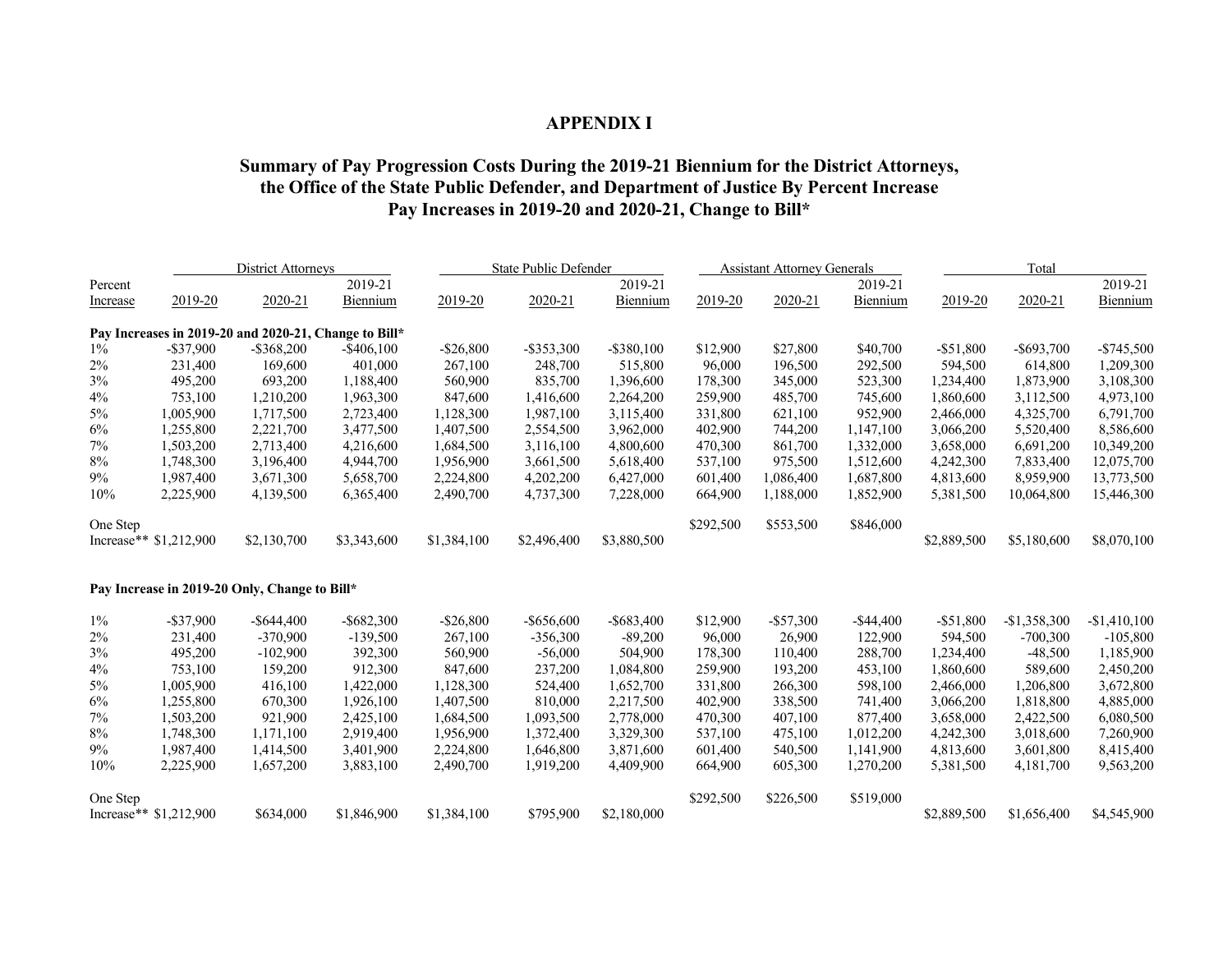### **APPENDIX I (continued)**

### **Summary of Pay Progression Costs During the 2019-21 Biennium for the District Attorneys, the Office of the State Public Defender, and Department of Justice By Percent Increase Pay Increases in 2019-20 and 2020-21, Change to Bill\***

|            | District Attorneys |                                               |               | <b>State Public Defender</b> |               |               | Assistant Attorney Generals |              |             | Total         |               |                 |
|------------|--------------------|-----------------------------------------------|---------------|------------------------------|---------------|---------------|-----------------------------|--------------|-------------|---------------|---------------|-----------------|
| Percent    |                    |                                               | 2019-21       |                              |               | 2019-21       |                             |              | 2019-21     |               |               | 2019-21         |
| Increase   | 2019-20            | 2020-21                                       | Biennium      | 2019-20                      | 2020-21       | Biennium      | 2019-20                     | 2020-21      | Biennium    | 2019-20       | 2020-21       | Biennium        |
|            |                    | Pay Increase in 2020-21 Only, Change to Bill* |               |                              |               |               |                             |              |             |               |               |                 |
| $1\%$      | $-$ \$307,300      | $-$ \$644,400                                 | $-$ \$951,700 | $-$ \$320,600                | $-$ \$656,600 | $-$ \$977,200 | $-$70,100$                  | $-$ \$57,300 | $-$127,400$ | $-$ \$698,000 | $-$1,358,300$ | $-$ \$2,056,300 |
| $2\%$      | $-307,300$         | $-370,900$                                    | $-678,200$    | $-320,600$                   | $-356,300$    | $-676,900$    | $-70,100$                   | 26,900       | $-43,200$   | $-698,000$    | $-700,300$    | $-1,398,300$    |
| 3%         | $-307,300$         | $-102,900$                                    | $-410,200$    | $-320,600$                   | $-56,000$     | $-376,600$    | $-70,100$                   | 110,400      | 40,300      | $-698,000$    | $-48,500$     | $-746,500$      |
| $4\%$      | $-307,300$         | 159,200                                       | $-148,100$    | $-320,600$                   | 237,200       | $-83,400$     | $-70,100$                   | 193,200      | 123,100     | $-698,000$    | 589,600       | $-108,400$      |
| $5\%$      | $-307,300$         | 416,100                                       | 108,800       | $-320,600$                   | 524,400       | 203,800       | $-70,100$                   | 266,300      | 196,200     | $-698,000$    | 1,206,800     | 508,800         |
| 6%         | $-307,300$         | 670,300                                       | 363,000       | $-320,600$                   | 810,000       | 489,400       | $-70,100$                   | 338,500      | 268,400     | $-698,000$    | 1,818,800     | 1,120,800       |
| 7%         | $-307,300$         | 921.900                                       | 614,600       | $-320,600$                   | 1,093,500     | 772,900       | $-70,100$                   | 407,100      | 337,000     | $-698,000$    | 2,422,500     | 1,724,500       |
| 8%         | $-307,300$         | 1,171,100                                     | 863,800       | $-320,600$                   | 1,372,400     | 1,051,800     | $-70,100$                   | 475,100      | 405,000     | $-698,000$    | 3,018,600     | 2,320,600       |
| $9\%$      | $-307,300$         | 1,414,500                                     | 1,107,200     | $-320,600$                   | 1,646,800     | 1,326,200     | $-70,100$                   | 540,500      | 470,400     | $-698,000$    | 3,601,800     | 2,903,800       |
| 10%        | $-307,300$         | 1,657,200                                     | 1,349,900     | $-320,600$                   | 1,919,200     | 1,598,600     | $-70,100$                   | 605,300      | 535,200     | $-698,000$    | 4,181,700     | 3,483,700       |
| One Step   |                    |                                               |               |                              |               |               | $-$70,100$                  | \$226,500    | \$156,400   |               |               |                 |
| Increase** | $-$ \$307,300      | \$634,000                                     | \$326,700     | $-$ \$320,600                | \$795,900     | \$475,300     |                             |              |             | $-$ \$698,000 | \$1,656,400   | \$958,400       |

\*The bill provides the DA's with \$1,066,100 GPR in 2017-18 and \$2,645,300 GPR in 2018-19 for pay progression and \$66,400 GPR in 2018-19 for pay progression. \*\*One step under the pay progression plan totals \$2.09 per hour, or \$4,347 annually.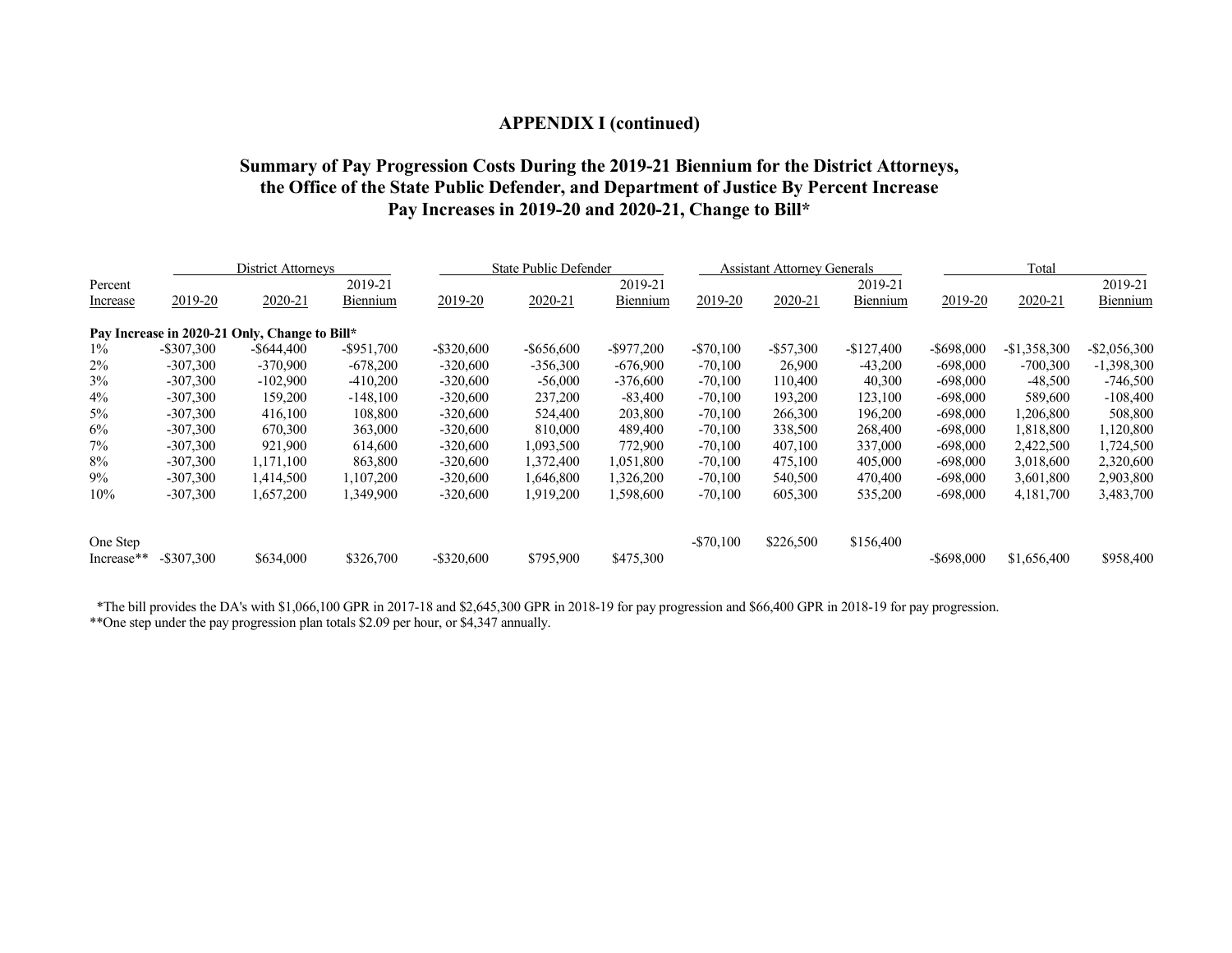#### **APPENDIX II**

|                 |                                      | <b>Assistant Attorney Generals (PR)</b> |              | <b>Assistant Attorney Generals (FED)</b> |             |             |  |
|-----------------|--------------------------------------|-----------------------------------------|--------------|------------------------------------------|-------------|-------------|--|
| Percent         |                                      |                                         | 2019-21      |                                          |             | 2019-21     |  |
| <b>Increase</b> | 2019-20                              | 2020-21                                 | Biennium     | 2019-20                                  | $2020 - 21$ | Biennium    |  |
|                 | Pay Increases in 2019-20 and 2020-21 |                                         |              |                                          |             |             |  |
| $1\%$           | \$1,200                              | \$3,400                                 | \$4,600      | \$1,600                                  | \$4,100     | \$5,700     |  |
| 2%              | 18,100                               | 38,700                                  | 56,800       | 6,700                                    | 14,500      | 21,200      |  |
| 3%              | 34,900                               | 63,900                                  | 98,800       | 11,800                                   | 20,000      | 31,800      |  |
| 4%              | 51,800                               | 88,900                                  | 140,700      | 16,900                                   | 25,500      | 42,400      |  |
| 5%              | 63,900                               | 110,200                                 | 174,100      | 19,800                                   | 31,100      | 50,900      |  |
| 6%              | 75,500                               | 128,100                                 | 203,600      | 22,500                                   | 36,700      | 59,200      |  |
| 7%              | 87,200                               | 142,800                                 | 230,000      | 25,100                                   | 42,400      | 67,500      |  |
| $8\%$           | 98,700                               | 155,000                                 | 253,700      | 27,800                                   | 46,100      | 73,900      |  |
| 9%              | 108,600                              | 167,200                                 | 275,800      | 30,500                                   | 49,800      | 80,300      |  |
| 10%             | 118,200                              | 178,300                                 | 296,500      | 33,100                                   | 53,600      | 86,700      |  |
| One Step        |                                      |                                         |              |                                          |             |             |  |
| Increase**      | \$52,300                             | \$93,800                                | \$146,100    | \$17,800                                 | \$28,900    | \$46,700    |  |
|                 | Pay Increase in 2019-20 Only         |                                         |              |                                          |             |             |  |
| $1\%$           | \$1,200                              | $-$14,200$                              | $-$13,000$   | \$1,600                                  | $-$1,100$   | \$500       |  |
| 2%              | 18,100                               | 3,200                                   | 21,300       | 6,700                                    | 4,000       | 10,700      |  |
| 3%              | 34,900                               | 20,600                                  | 55,500       | 11,800                                   | 9,100       | 20,900      |  |
| 4%              | 51,800                               | 38,000                                  | 89,800       | 16,900                                   | 14,200      | 31,100      |  |
| 5%              | 63,900                               | 50,600                                  | 114,500      | 19,800                                   | 17,100      | 36,900      |  |
| 6%              | 75,500                               | 62,800                                  | 138,300      | 22,500                                   | 19,800      | 42,300      |  |
| 7%              | 87,200                               | 75,000                                  | 162,200      | 25,100                                   | 22,400      | 47,500      |  |
| $8\%$           | 98,700                               | 87,100                                  | 185,800      | 27,800                                   | 25,100      | 52,900      |  |
| 9%              | 108,600                              | 97,500                                  | 206,100      | 30,500                                   | 27,800      | 58,300      |  |
| 10%             | 118,200                              | 107,700                                 | 225,900      | 33,100                                   | 30,400      | 63,500      |  |
| One Step        |                                      |                                         |              |                                          |             |             |  |
| Increase**      | \$1,290,900                          | \$1,313,300                             | \$2,604,200  | \$1,704,700                              | \$1,752,800 | \$3,457,500 |  |
|                 | Pay Increase in 2020-21 Only         |                                         |              |                                          |             |             |  |
| $1\%$           | $-$15,600$                           | $-$14,200$                              | $-$ \$29,800 | $-$ \$3,500                              | $-$1,100$   | $-$4,600$   |  |
| 2%              | $-15,600$                            | 3,200                                   | $-12,400$    | $-3,500$                                 | 4,000       | 500         |  |
| 3%              | $-15,600$                            | 20,600                                  | 5,000        | $-3,500$                                 | 9,100       | 5,600       |  |
| 4%              | $-15,600$                            | 38,000                                  | 22,400       | $-3,500$                                 | 14,200      | 10,700      |  |
| 5%              | $-15,600$                            | 50,600                                  | 35,000       | $-3,500$                                 | 17,100      | 13,600      |  |
| 6%              | $-15,600$                            | 62,800                                  | 47,200       | $-3,500$                                 | 19,800      | 16,300      |  |
| 7%              | $-15,600$                            | 75,000                                  | 59,400       | $-3,500$                                 | 22,400      | 18,900      |  |
| $8\%$           | $-15,600$                            | 87,100                                  | 71,500       | $-3,500$                                 | 25,100      | 21,600      |  |
| 9%              | $-15,600$                            | 97,500                                  | 81,900       | $-3,500$                                 | 27,800      | 24,300      |  |
| 10%             | $-15,600$                            | 107,700                                 | 92,100       | $-3,500$                                 | 30,400      | 26,900      |  |
| One Step        |                                      |                                         |              |                                          |             |             |  |
| Increase**      | $-$15,600$                           | \$1,313,300                             | \$1,297,700  | $-$ \$3,500                              | \$1,752,800 | \$1,749,300 |  |

# **Summary of Pay Progression Costs During the 2019-21 Biennium for the Attorney Generals Pay Increases in 2019-20 and 2020-21, Change to Bill\***

 \*The bill provides the AAG pay progression with \$15,600 PR and \$3,500 FED in 2019-20 and \$31,600 PR and \$6,200 FED in 2020-21. \*\*One step under the pay progression plan totals \$2.09 per hour, or \$4,347 annually.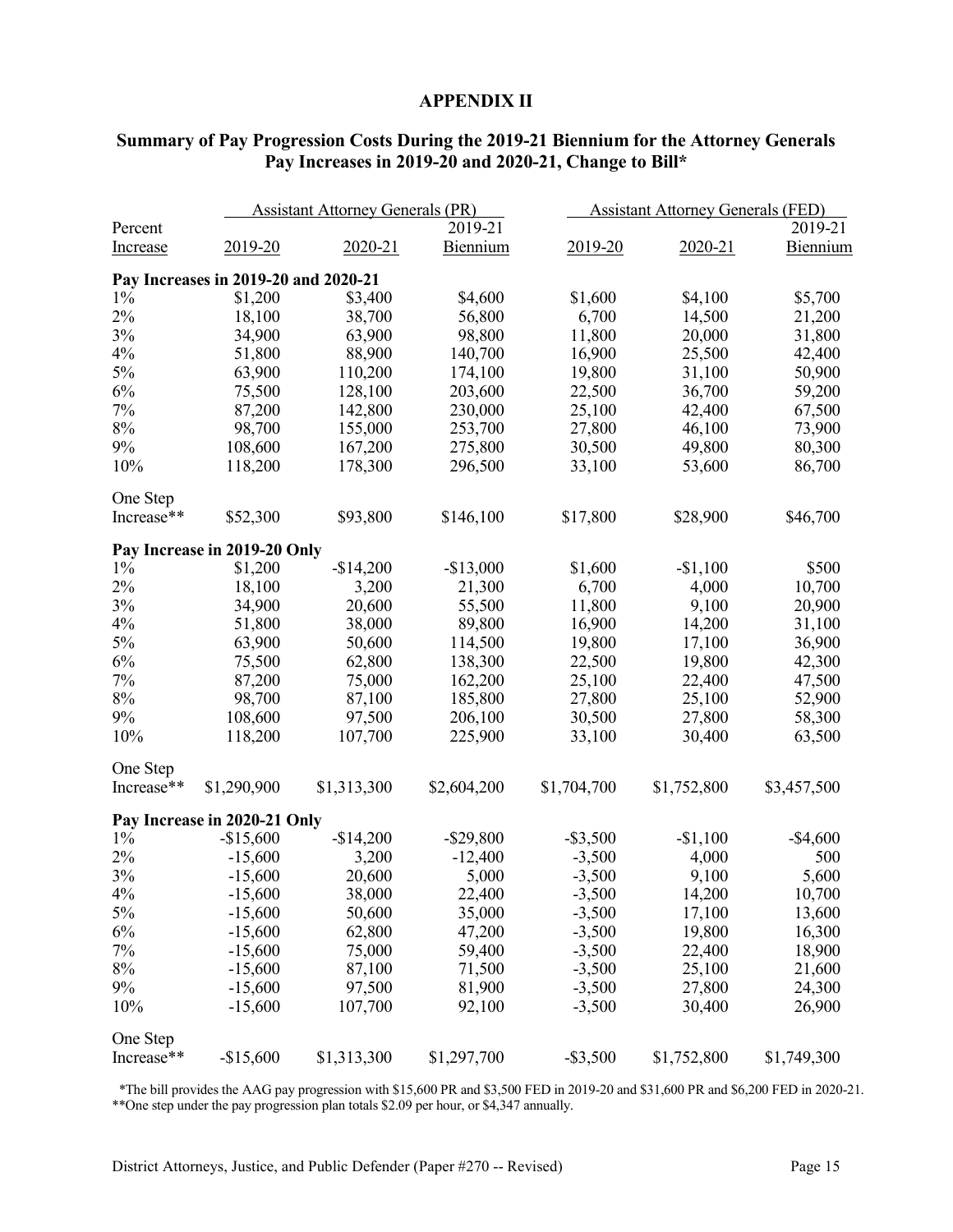#### **APPENDIX III**

# **Separations from State Service by Job Group 2016-17 Permanent Classified Employees Excluding UW System**

| <b>Job Group</b>                                  | Average Count                | Separations    |         | Retirements    |         | <b>Total All Separations</b> |         |
|---------------------------------------------------|------------------------------|----------------|---------|----------------|---------|------------------------------|---------|
|                                                   | in Job Group* Number Percent |                |         | <b>Number</b>  | Percent | Number                       | Percent |
| Personal Care Aides                               | 548                          | 196            | 35.8%   | 20             | 3.7%    | 216                          | 39.5%   |
| <b>Production Laborers</b>                        | 242                          | 49             | 20.2    | 17             | 7.0     | 66                           | 27.3    |
| Health Care Technicians                           | 1,830                        | 377            | 20.6    | 56             | 3.1     | 433                          | 23.7    |
| Inspectors, Investigators, and Compliance         | 360                          | 40             | 11.1    | 24             | 6.7     | 64                           | 17.8    |
| Power Plant                                       | 92                           | 14             | 15.2    | 2              | 2.2     | 16                           | 17.4    |
| Food Production                                   | 398                          | 57             | 14.3    | 12             | 3.0     | 69                           | 17.4    |
| <b>Education Supervisors</b>                      | 30                           | -1             | 3.4     | 4              | 13.6    | 5                            | 16.9    |
| Mechanical Equipment, Maintenance, Repair         | 397                          | 32             | 8.1     | 34             | 8.6     | 66                           | 16.6    |
| Claims Determination                              | 442                          | 64             | 14.5    | 9              | 2.0     | 73                           | 16.5    |
| <b>Administrative Support</b>                     | 2,889                        | 294            | 10.2    | 142            | 4.9     | 436                          | 15.1    |
| Administrative Support-Fiscal                     | 433                          | 41             | 9.5     | 23             | 5.3     | 64                           | 14.8    |
| Health Care Professionals                         | 1,246                        | 134            | 10.8    | 50             | 4.0     | 184                          | 14.8    |
| Public Safety                                     | 5,395                        | 610            | 11.3    | 165            | 3.1     | 775                          | 14.4    |
| Education/Training                                | 692                          | 61             | 8.8     | 33             | 4.8     | 94                           | 13.6    |
| Legal Professionals and Paralegals                | 371                          | 28             | 7.6     | 22             | 5.9     | 50                           | 13.5    |
| Mechanical and Maintenance Supervisors            | 135                          | 6              | 4.5     | 12             | 8.9     | 18                           | 13.4    |
| Social Services Professionals                     | 2,965                        | 299            | 10.1    | 95             | 3.2     | 394                          | 13.3    |
| IS Support, Program and Service Technicians       | 116                          | 3              | 2.6     | 11             | 9.5     | 14                           | 12.1    |
| Program Specialists                               | 284                          | 20             | 7.0     | 13             | 4.6     | 33                           | 11.6    |
| Physicians and Health Care Practitioners          | 105                          | 6              | 5.7     | 6              | 5.7     | 12                           | 11.4    |
| Service, Quality Control & Compliance Supervisors | 194                          | 10             | 5.2     | 11             | 5.7     | 21                           | 10.9    |
| Administrators-Senior Executives                  | 536                          | 19             | 3.5     | 39             | 7.3     | 58                           | 10.8    |
|                                                   | 680                          | 49             | 7.2     | 24             | 3.5     | 73                           | 10.7    |
| Policy, Planning and Research                     | 960                          | 44             | 4.6     | 59             | 6.1     | 103                          | 10.7    |
| Mid-Level Supervisors                             | 325                          | 16             | 4.9     | 18             | 5.5     | 34                           | 10.5    |
| <b>Business Professionals</b>                     |                              |                |         |                |         |                              |         |
| Business and Program Area Supervisors             | 332                          | 14             | 4.2     | 20             | 6.0     | 34                           | 10.2    |
| Fiscal                                            | 1,652                        | 96             | 5.8     | 67             | 4.1     | 163                          | 9.9     |
| Natural Science and Laboratory Technicians        | 252                          | 18             | 7.2     | 6              | 2.4     | 24                           | 9.5     |
| Craft and Trade                                   | 130                          | 8              | 6.2     | 4              | 3.1     | 12                           | 9.3     |
| IS Professionals                                  | 1,258                        | 50             | 4.0     | 65             | 5.2     | 115                          | 9.1     |
| Health and Social Services Supervisors            | 506                          | 23             | 4.5     | 21             | 4.2     | 44                           | 8.7     |
| Science Professionals                             | 249                          | 10             | 4.0     | 10             | 4.0     | 20                           | 8.0     |
| Protective Services Supervisors                   | 589                          | 13             | 2.2     | 33             | 5.6     | 46                           | 7.8     |
| Physical, Natural and Social Science Supervisors  | 170                          | 5              | 2.9     | 8              | 4.7     | 13                           | 7.7     |
| <b>Environmental Specialists</b>                  | 813                          | 31             | 3.8     | 31             | 3.8     | 62                           | 7.6     |
| Architects and Engineers                          | 1,295                        | 51             | 3.9     | 47             | 3.6     | 98                           | 7.6     |
| Public Relations and Media Technicians            | 116                          | 5              | 4.3     | 3              | 2.6     | 8                            | 6.9     |
| <b>Property Management</b>                        | 110                          | 3              | 2.7     | 3              | 2.7     | 6                            | 5.5     |
| Architect/Engineer Supervisors                    | 123                          | 1              | $0.8\,$ | 5              | 4.1     | 6                            | 4.9     |
| <b>Financial Supervisors</b>                      | 161                          | $\overline{2}$ | 1.2     | $\overline{4}$ | 2.5     | 6                            | 3.7     |
| Total                                             | 29,250                       | 2,798          | 9.6%    | 1,224          | 4.2%    | 4,022                        | 13.8%   |

\*Average counts for each job group are based on the average number of positions in each job group in September and June of the fiscal year.